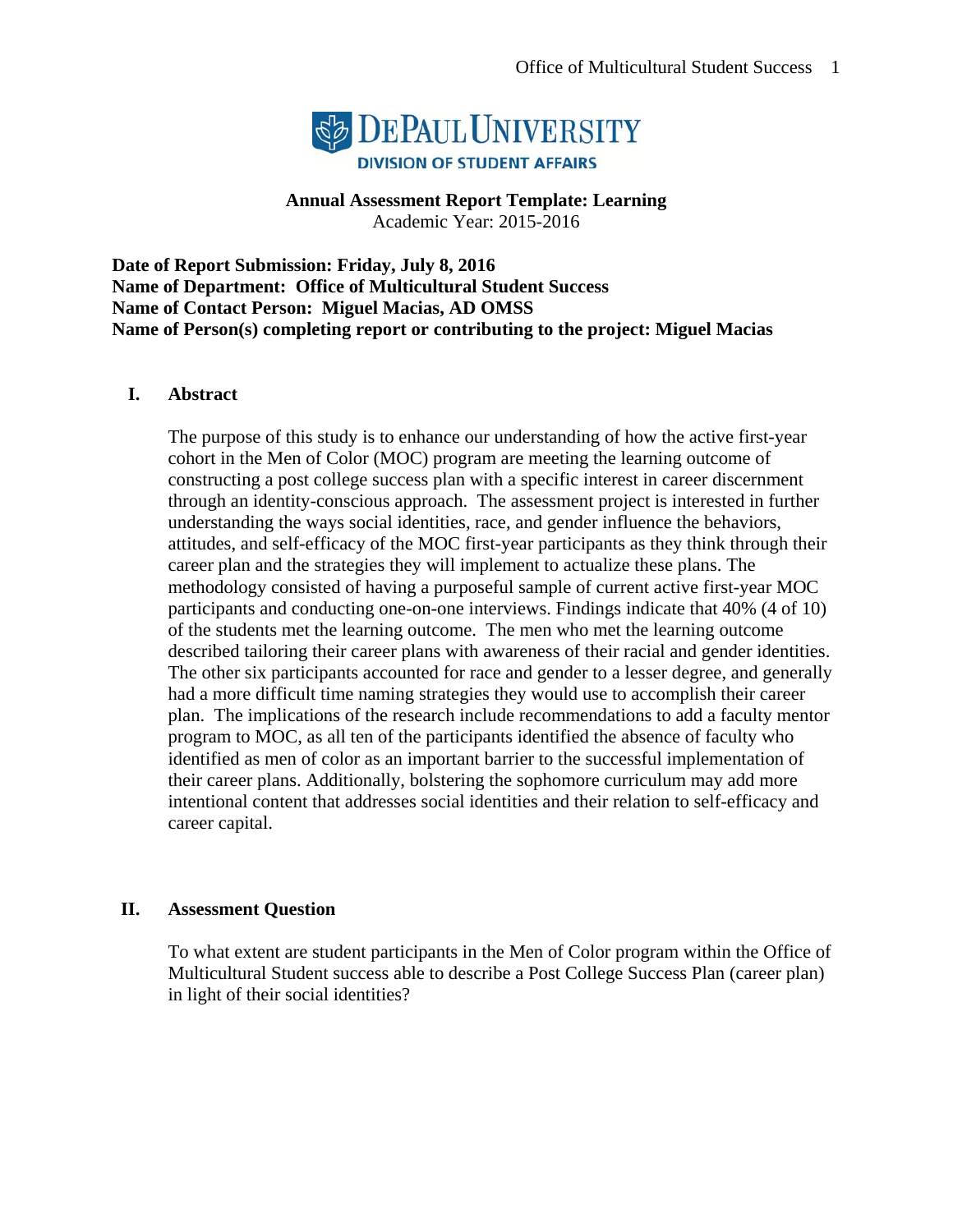#### **III. Learning Outcome Assessed**

Department outcome 4: Students who engage in OMSS programs and services will construct a career plan towards post college career success.

a. Program Outcome 4a: Students involved in gender-based initiatives will be able to demonstrate the skill to construct a career or post college plan

#### **IV. Introduction & Context University Context**

Area three of OMSS strives to contribute to DePaul's "Vision 2018" by assisting the university to meet the objective for goal one, which constitutes enhancing the academic quality and supporting educational innovation. The MOC program is designed to assist its participants to think about their post-college plans and to develop short-, mid-, and long-term goals along with strategies to create a blueprint for success that will help them achieve these career plans. MOC takes an invested role in ensuring that our student participants find purpose and meaning in their time at DePaul, and that they are connected and engaged in a breadth of their academic pursuits.

The objective of the assessment question about the role of race and gender in vocation development is to gain further knowledge on how our first-year active MOC student participants are creating a successful post-college success plan through an identityconscious framework. The MOC program is located in the Post College Success area within the Office of Multicultural Student Success; this area is tasked to create opportunities through curriculum-based programs that engage students in developing a post-college plan by identifying goals and strategies for implementing this plan. The curriculum of MOC is designed to center identity-consciousness and students' social identities into the development of their vocational goals, interests, choices, and actions. OMSS recognizes the importance of assisting our students to answer the following questions: Who am I? Who do I want to be? and How do I get there? When students begin to answer these questions, it creates a sense of meaning and purpose to the college experience that, in-turn, increases retention and graduation rates of students at DePaul. We borrow from Yosso's (2005) six-part Cultural Wealth Model, which elaborates on the significance of student acquisition of aspirational, linguistic, familial, social, navigational and resistance capital to enhance their sense of empowerment within the college setting. Empowerment is a focal point of development that MOC stresses to our active participants as we encourage them to explore their identities, passions, and talents so they can form a strong sense of purpose for what they would like to do after DePaul.

#### **Supporting Scholarship**

One of the limitations that we were presented with in the conceptualization of this project was the dearth of academic research published with respect to the role of identity in the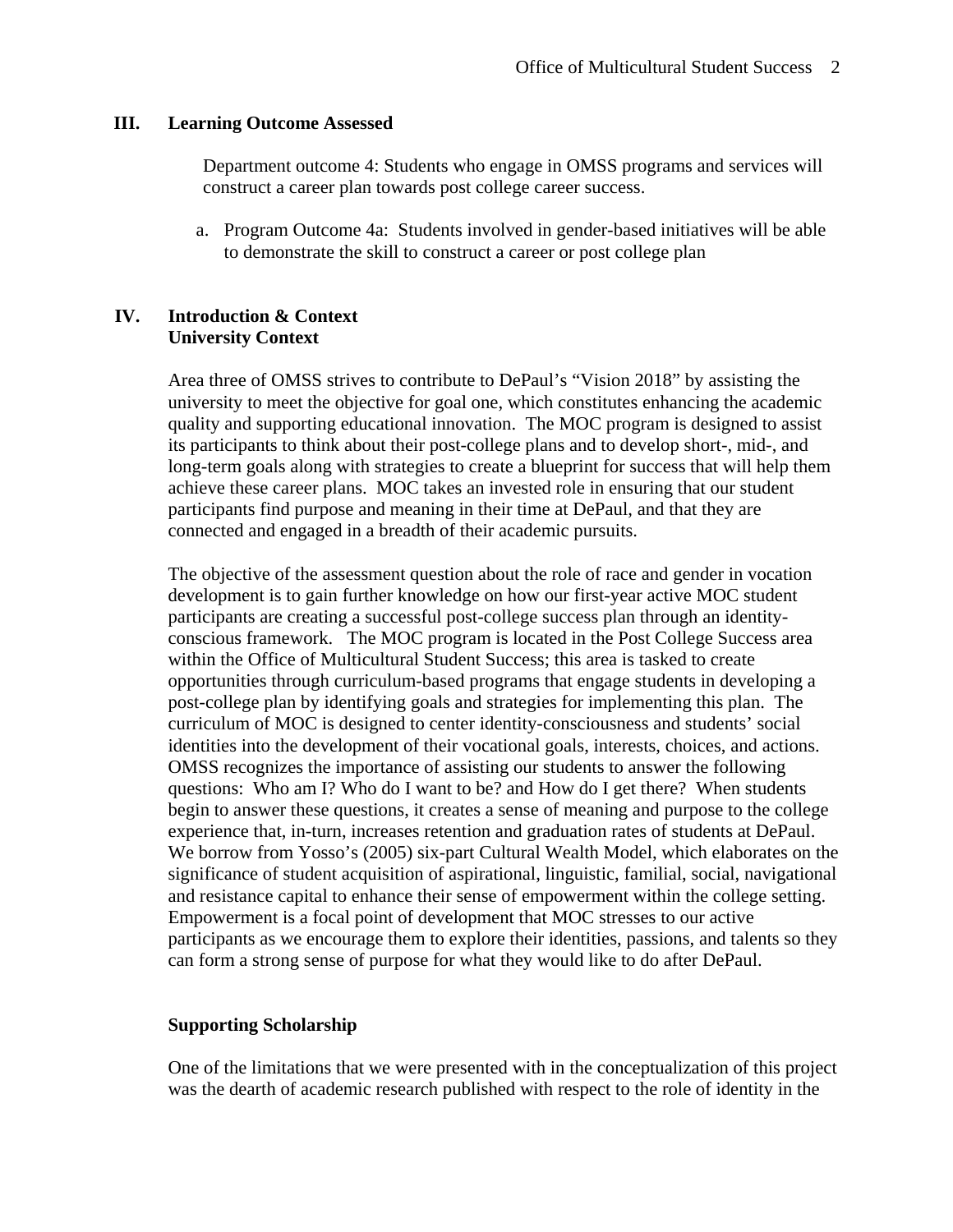vocational discernment process for men of color, and particularly scholarship that analyzes race and gender jointly. In my review of the available scholarship I came across two theoretical frameworks that informed the method of this research study.

The first article by Yosso (2005) titled *"*Whose culture has capitol? A critical race theory discussion of community cultural wealth.*"* is of particular interest to this study for its ability to connect social context (student's environment) and social identities (race and gender) to performance outcomes in higher education. The Yosso Cultural Wealth Model conceptualizes a framework that accounts for how students of color access and experience college from what Yosso refers to as a strengths perspective (Yosso, 2005). Yosso's framework considers six forms of capital that a student can attain: aspirational, linguistic, familial, social, navigation, and resistance capital. For the purpose of building a theoretical framework for this study, I focused on understanding how accessing the six forms of capital increases career self-efficacy, a term used in the Social Cognitive Career Theory (SCTT) (Lent,Brown, & Hackett,1994). Yosso argues that in order to feel empowered to make choices that make sense to them and that create purpose and meaning to their lives, students need to have access to all six forms of capital. This study focuses on the ways race and gender influence vocational development and implements Yoss' theoretical model with that goal in mind.

The understanding of the concept self-efficacy used in this study is derived from The Social Cognitive Career Theory (Lent, Brown & Hackett, 1994). Lent (1994) defines self-efficacy as "a dynamic set of beliefs that are linked to particular performance domains and activities" (Lent, 104). The creators of (SCCT) argue that the concept of self-efficacy is connected to social identities that influence the intentionality behind behaviors and the way these behaviors respond to various barriers and difficulties (Lent, Brown & Hackett, 1994).

#### **Citations:**

#### *References*

- Lent, R. W., Brown, S.D., & Hackett, G. (1994). "Toward a unifying social cognitive theory of career and academic interest, choice, and performance." *Journal of Vocational Behavior* 45, 79-122. Print.
- Yosso, Tara J. (2005): "Whose Culture Has Capital? A Critical Race Theory Discussion of Community Cultural Wealth." *Race Ethnicity and Education* 8.1 69-91. Print.

## **V. Data Collection & Methodology Data Collection**

Student learning was measured by conducting ten, thirty-minute interviews (recorded via iPhone) from a purposeful sample of first-year freshman and MOC active participants. Each interview was scored using an internally created rubric to measure depth and analysis of answers (Appendix B). The interview consisted of a primer question that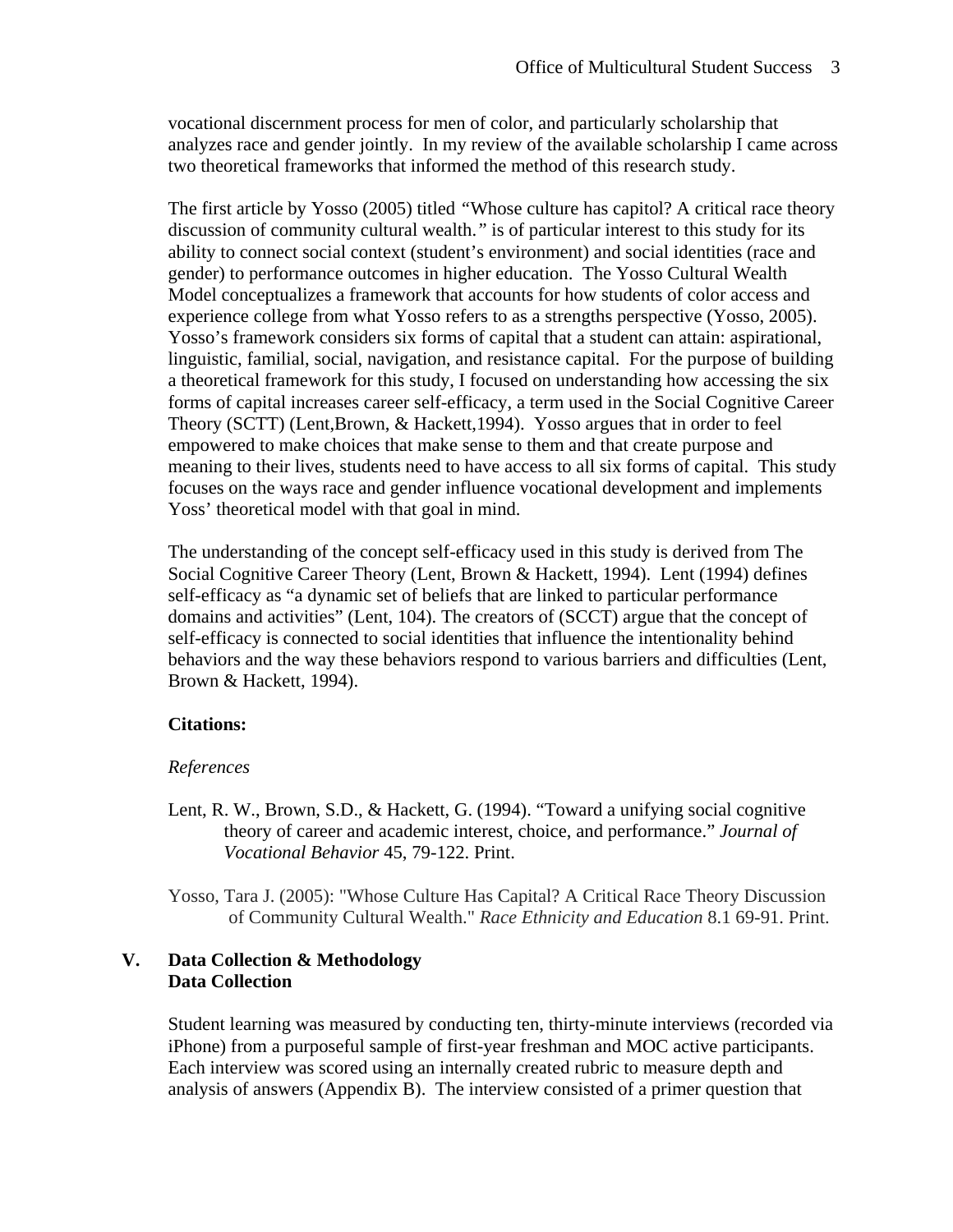asked the student about their post-college success plan (this question was not scored), followed by five additional questions that were scored according to the rubric (for questions, see: Appendix A). Each participant filled out a consent form (Appendix C) to partake in the voice recorded interview.

## *Describe the broader population you wanted to focus on for this project and explain why you selected this group.*

We currently have 540 men of color in the first-year cohort of MOC, 45 of whom are considered active in the MOC program (active membership means that the student has attended MOC programing on a consistent basis and is in maintains regular contact with their assigned MOC peer-mentor). For this study, we chose to focus on the active participants of MOC, to measure the learning they received by participating in MOC programs and services. By focusing our research study on active MOC participants, we are able to more accurately measure the effectiveness of MOC leadership academy workshops that introduce post college success plans. The research question concentrates on the career development plan of active first-year Men of Color in the MOC program to gather an understanding of the strengths in the curriculum as well as the learning gaps present in its current design. For these reasons, the active Men of Color participants in MOC were the only students eligible for this research study.

## *Describe the specific sample of students you invited to participate in this project and explain why you selected this group. Include:*

The 45 active participants of the MOC program were invited to participate in this study through personal invites by the Assistant Director as well as through email invitation. Additionally, we tasked the MOC peer-guides to outreach to the most active participants to sign up for the interviews via email and interpersonal conversations. To incentivize participation in the research, we offered a \$25 gift card to all participants in the study. During the five-week outreach period we had ten active first-year participants for the MOC program study. It is worthwhile to note that these ten students were among the most active members in the cohort, as they record among the higher rates of attendance to workshops offered by MOC. This purposeful sampling allowed us to gather a sample of students who were the most active in the MOC program and would have received a large part of the curriculum. Using this sample, allowed for us to measure the students who had the most contact with MOC. This enabled us to measure the student learning that occurred during our programing from the most active participants.

## **Data Methodology**

Miguel Macias, OMSS AD, collected and analyzed all data in this research study, as shown in this report later in the document under data and results. To analyze and interpret the data, Miguel Macias, OMSS AD, created a standard grading rubric (Appendix B) that allowed us to score the question responses for every interview using a standardized method. The rubric consists of three columns representing three tiers of depth of analysis ("below," "meets," and "exceeds"). The four rows represent the domains targeted in the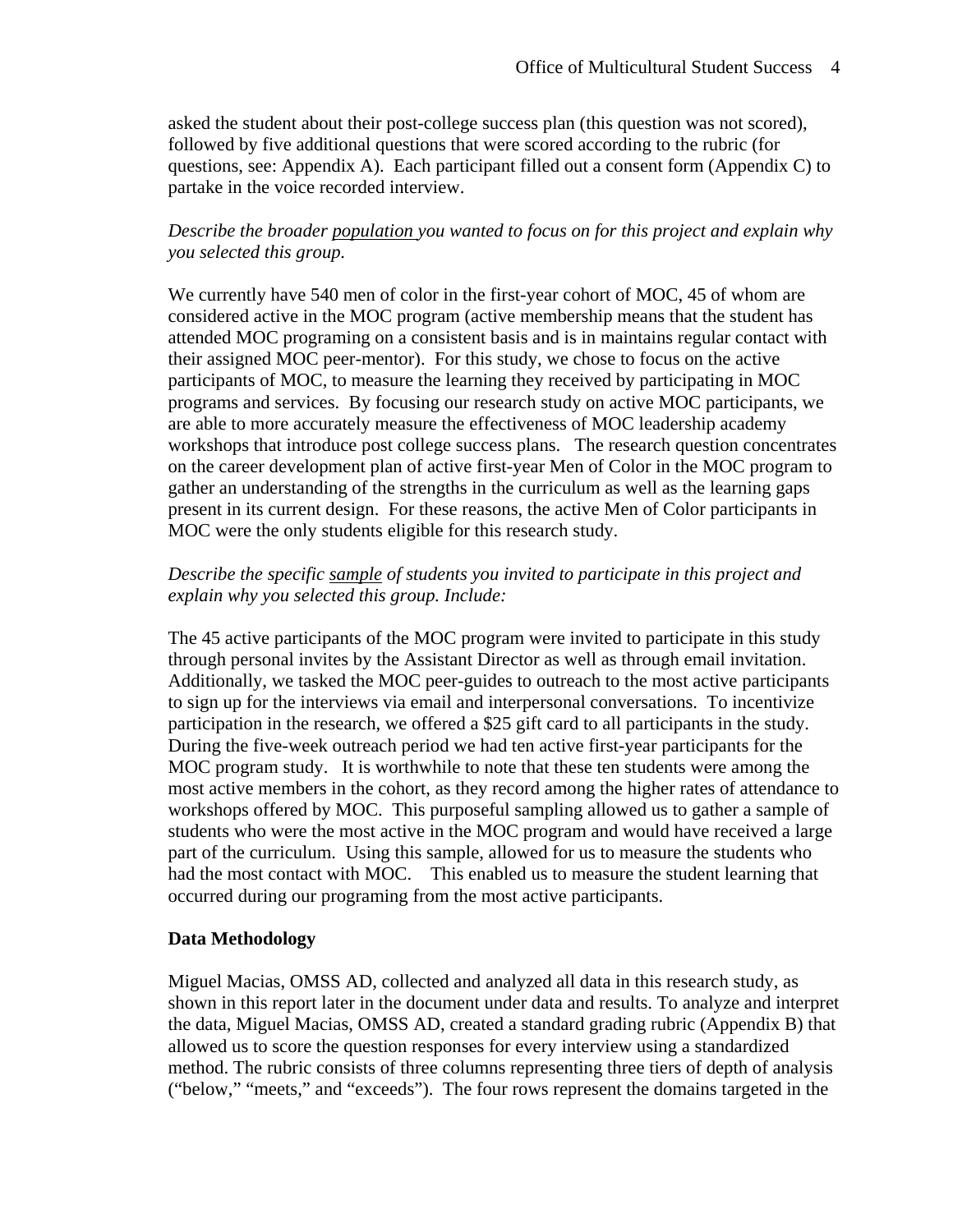questions of the interview; while each question targets different domains, these are variously linked to identities of race and gender. Student answers to each question were then scored into one of the three tiers of depth of analysis and recorded into a larger spreadsheet. All student answers were recorded in the same spreadsheet, and noted whether the individual student met the overall learning outcome (Appendix D).

To determine the overall achievement of the learning outcome, we set a threshold for success as providing satisfactory answers to at least three of the five questions in the interview. The threshold for success for a satisfactory answer to each individual question required that responses meet or exceed the target for depth of analysis (columns) in at least three of the four domains (rows) addressed in the question (for reference, see Appendix D). Prior to the interviews, we established a rubric of criteria to distinguish the answers that would be assigned as either "below," "meets," or "exceeds" in tiers of depth of analysis (for this rubric, see Appendix B).

#### **Participant Consent**

#### *How was consent obtained?*

At the beginning of each interview, it was standard procedure to let the participant know in full disclosure what the research study was about and the intended use for the data. In this case, we let them know that this information was intended to enhance the services provided by the Men of Color program. From there, we went over the consent form (Appendix C) and discussed the parameters of participation. I let the student read through the consent form and from there I let them know they had an opportunity to proceed or exit the research interview at any point. All ten of the participants agreed to the terms of the consent form as well as the structure and content of the interview.

All paper interview materials were kept in locked file in the AD's office (Miguel Macias) in the third floor of the student center. The iPhone audio recordings of the interviews were kept in the device and placed under lock code. I let the participants know about the security measures that would be taken both with respect to the paper materials and the audio recordings, to ensure the confidentiality of the responses as part of the consent form procedure.

#### **VI. Data & Results**

As a result, four of the ten students meet the learning outcome for this research study. Appendix D shows the scoring grid of the ten interviews. Appendix E shows the breakdown of results by interview question. You will notice in Appendix E that the participants demonstrated a higher awareness of analysis for questions 1 and 2 and a lower sense of analysis for question 3,4, and 5.

45 students were invited to participate in the research study.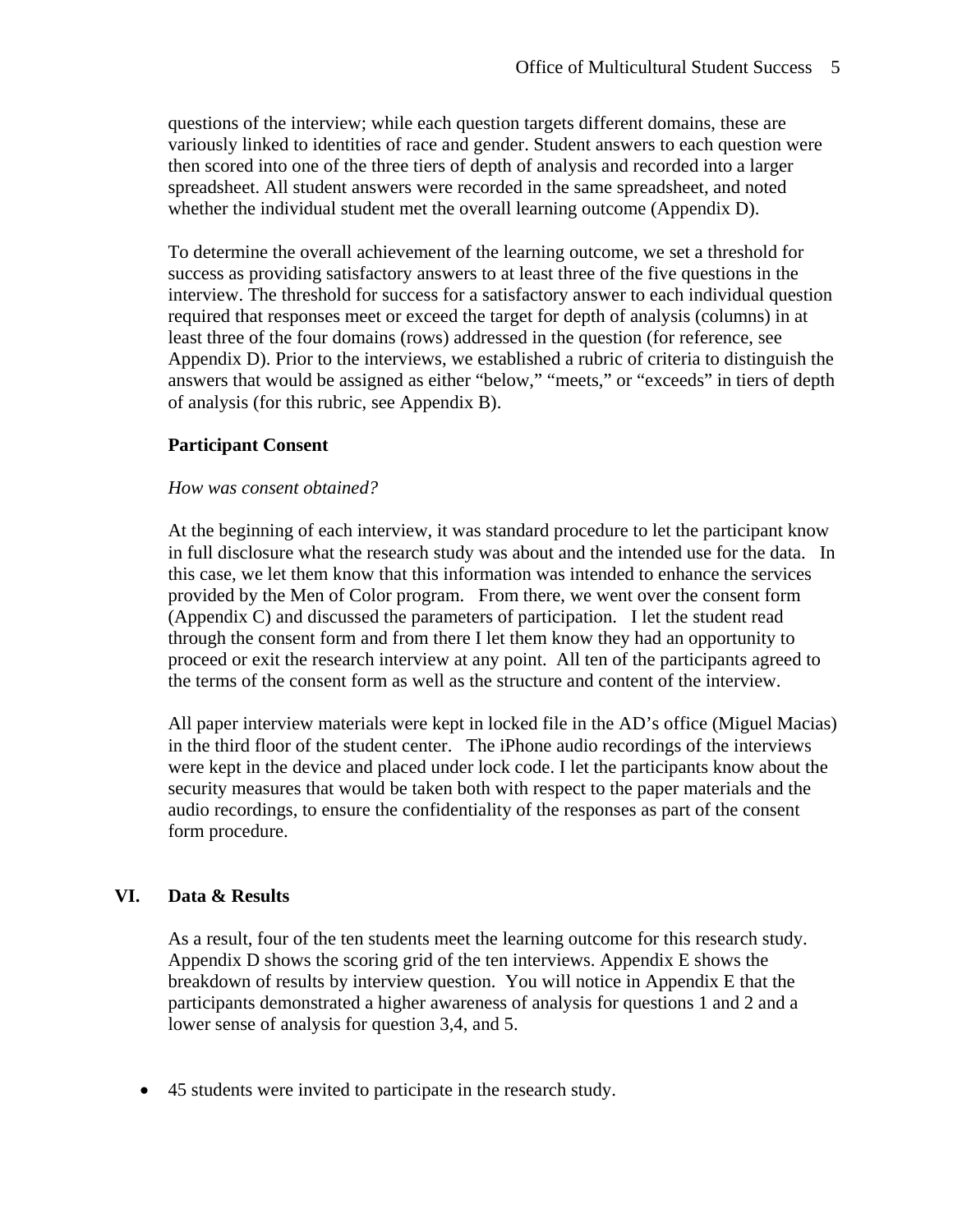- 10 students participated in the study and were interviewed (22% of possible participants were interviewed).
- All 10 students identified as first-year men of color (African-American, Black, Latino, and South East Asian).
- 8 students identified as first-generation college students (First in immediate family to attend college).
- $\bullet$  4 out of the 10 students (40%) met the learning outcome (Appendix 4)

#### **Recurrent Themes:**

Below are the six themes that recurred in the data, with direct quotes from participants to match each theme.

#### **Theme 1: Feeling high expectations to be successful with no room to fail.**

"You can't afford to mess up like others, it's sad but low-key the truth"

"The biggest barrier that we face is the expectations that we place on ourselves and the idea of not being good enough. As Latinos and first-Generation students our barriers are internal, I feel."

"I don't have an option to fail, my family is in a position where I need to succeed financially so I can support them when they grow older. I need to get into a career that I will grow and love but can also be a strong financial support for me to support my family. For that reason, I don't feel like I can fail"

#### **Theme 2: The Challenge of Being in Predominantly White Spaces**

"My profession is white dominated; I really don't see many people that look like me in the entertainment industry. They don't tend to hire many men of color." It's hard because it makes me feel out of place, if I were to get a job I would be the only man of color (black male) there"

"I am one of the only African-American students in my class and that has a real effect on my confidence and my ability to do my best work leaving me feel like I have lower confidence"

#### **Theme 3: Tensions between being yourself as a man of color and having to be professional (understood by practices of code-switching).**

"It's hard because here in my classes, I am mostly the only black person in my class you become the spokesperson for your race. It's made me more self-aware, it's almost as if I had to put on an act and it is very draining"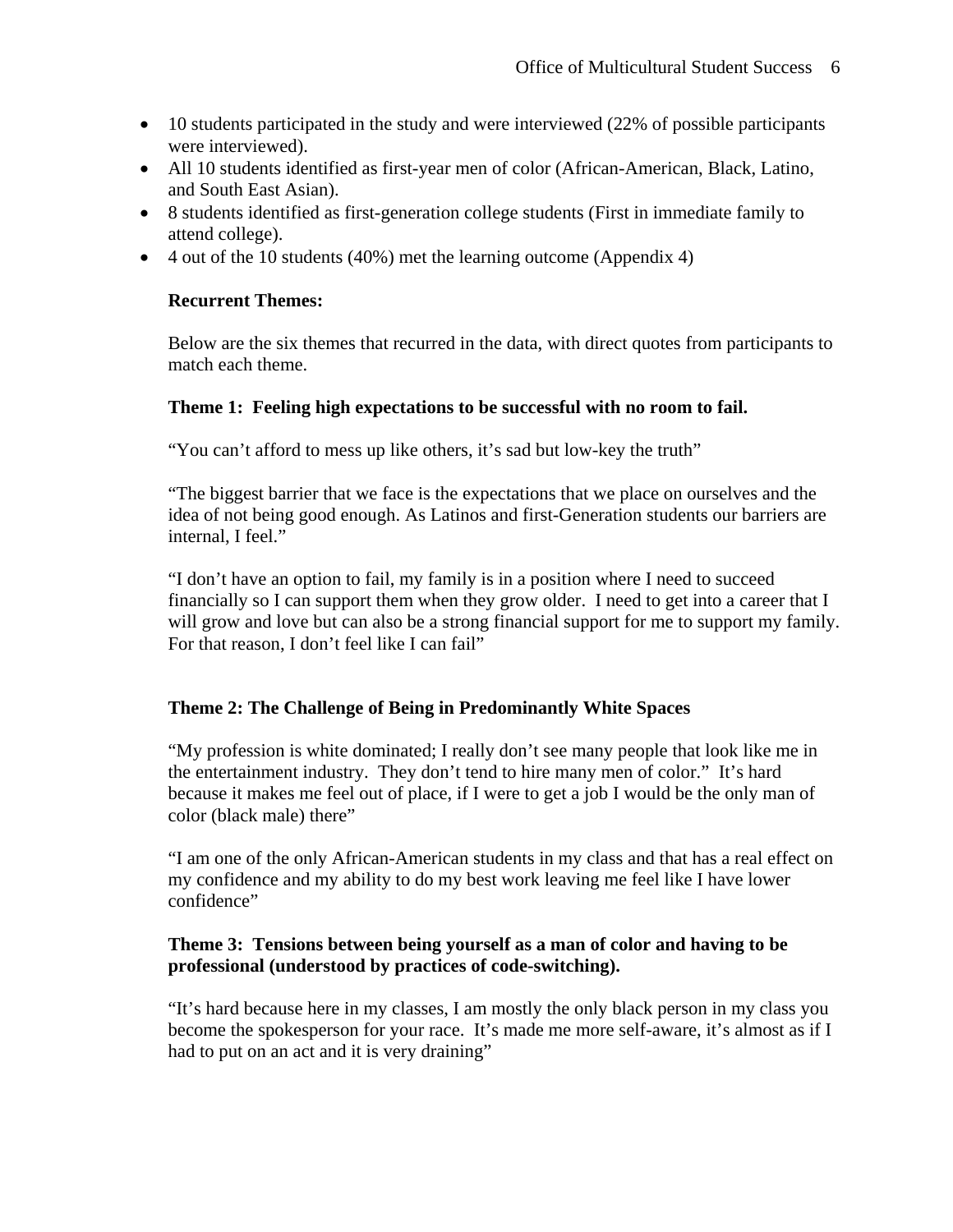## **Theme 4: Surrounding self with other men of color fosters connection and affirmation.**

"The idea of finding a group that has the same identities as me would be a huge thing for me. I know if would help me find mentorship so that I can be a stronger professional"

"I want to associate myself with people going through the same things as myself. I joined MOC because the whole room is full of men of color; that is a place that feels safe to me and inspires me to go far in my career because I see others who also have the same goals and aspirations as I do."

## **Theme 5: Difficulty in finding men of color mentors at DePaul, particularly in academic departments and in professional fields.**

"If I talked to professor about the entertainment industry and asked what it will be like. It might not be a good conversation because all my professors are white males. The way they have done it might be different because they are not men of color. I need to find people online to see if I can find more men of color in the field to feel more motivated"

### **Theme 6: A desire to be more open about being a man of color and expressing pride in one's identities.**

"Being able to express myself as a Latino at DePaul is a major goal for me. Not being afraid to be to Mexican or the token Latino in my classroom. I think this would allow me to be more of myself at DePaul and move towards my goals with more confidence"

| <b>Program Level</b><br><b>Learning Outcome</b>                                                                                                     | <b>Department Level</b><br><b>Learning Outcome</b>                                                                              | Number of<br><b>Students</b><br><b>Assessed</b> | Number of<br><b>Students with</b><br><b>Acceptable or</b><br><b>Better</b><br><b>Performance</b> |
|-----------------------------------------------------------------------------------------------------------------------------------------------------|---------------------------------------------------------------------------------------------------------------------------------|-------------------------------------------------|--------------------------------------------------------------------------------------------------|
| Program<br>Outcome<br>4a:<br><b>Students</b><br>involved in<br>gender-<br>based<br>initiatives<br>will be able<br>to<br>demonstrate<br>the skill to | Students who engage in<br>OMSS programs and<br>services will construct a<br>career plan towards post<br>college career success. | 10                                              | $\overline{4}$                                                                                   |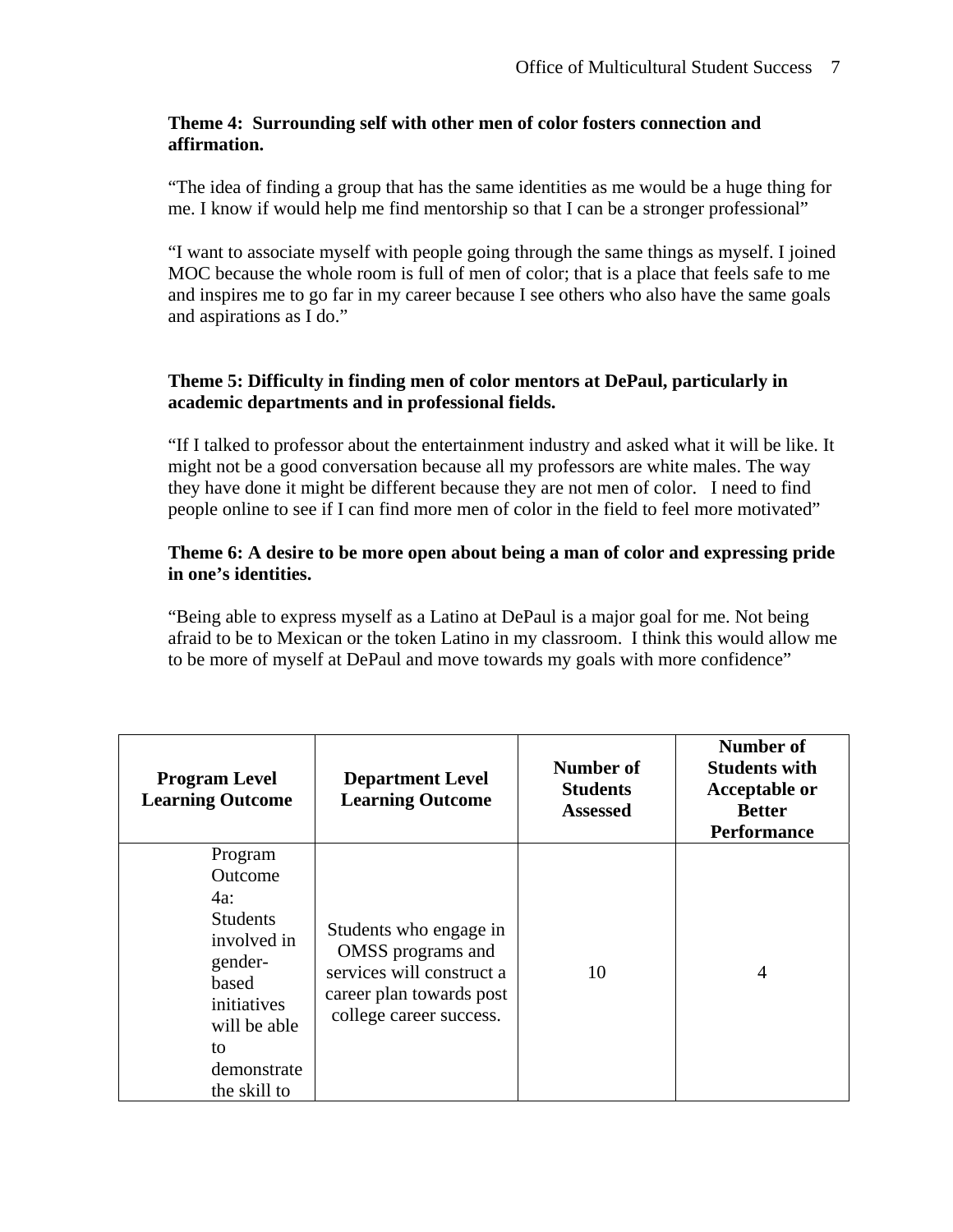| construct a                       |  |  |
|-----------------------------------|--|--|
| career or<br>post college<br>plan |  |  |

#### **VII. Discussion & Interpretation of Results**

After scoring the interviews according to the designed rubric (Appendix B), we were able to report that four of the ten participants met or exceeded the learning outcome. After analyzing the qualitative data gathered from the ten interviews, six recurrent themes showed up at multiple points in each of the ten interviews.

#### **Challenges and Limitations**

We had a difficult time recruiting participants to the study even with outreach from the Assistant Director and MOC mentors. Much the struggle to gain more participants came from students not having time to come into the OMSS office and conduct the interview for the hour. Additionally, this was the first time many of the students were ever asked to participate in a research study and many had questions about not feeling comfortable with doing the interview. Even after I let them know about the confidentiality and security measures, many did not follow through. Originally we had planned on conducting 14 interviews, to achieve a larger and more representative sample study sample. The smaller-than-expected sample size restricts to some degree the representativeness of the sample. Another limitation to this study is that not all 10 of the participants attended all of the workshops that MOC offered, even when this particular sample averaged an attendance rate of 70% to the MOC programs. The data that we collect will grant at better understanding of the learning MOC participants are achieving in the workshops, but we are aware that many of the students could have missed important workshops that discussed identity and the relation to career development.

#### **Key takeaways:**

#### Quantitative Data:

Looking at the quantitative data that was analyzed, we can see the areas were the student participants did well in, meaning they provided a deeper sense of analysis and depth to the answers or where they had limited personal analysis and depth. For example, we saw that (31/40 respones 77.5 %)(Appendix E), that asked about barriers in creating a post college plan in relation to race and gender, meet our exceeded the threshold of success, meaning our students could describe to a great degree what barriers they face as men of color at DePaul or in their career field when developing their post DePaul plans. We also took from the data that only (20/40 responses 50%) (Appendix E) of the responses to question three relating to post college success goals were answered with meets or exceeds responses. We gather that this shows the ability to recognize the barriers but half of the students could not describe the goals they need to set to accomplish their career plans.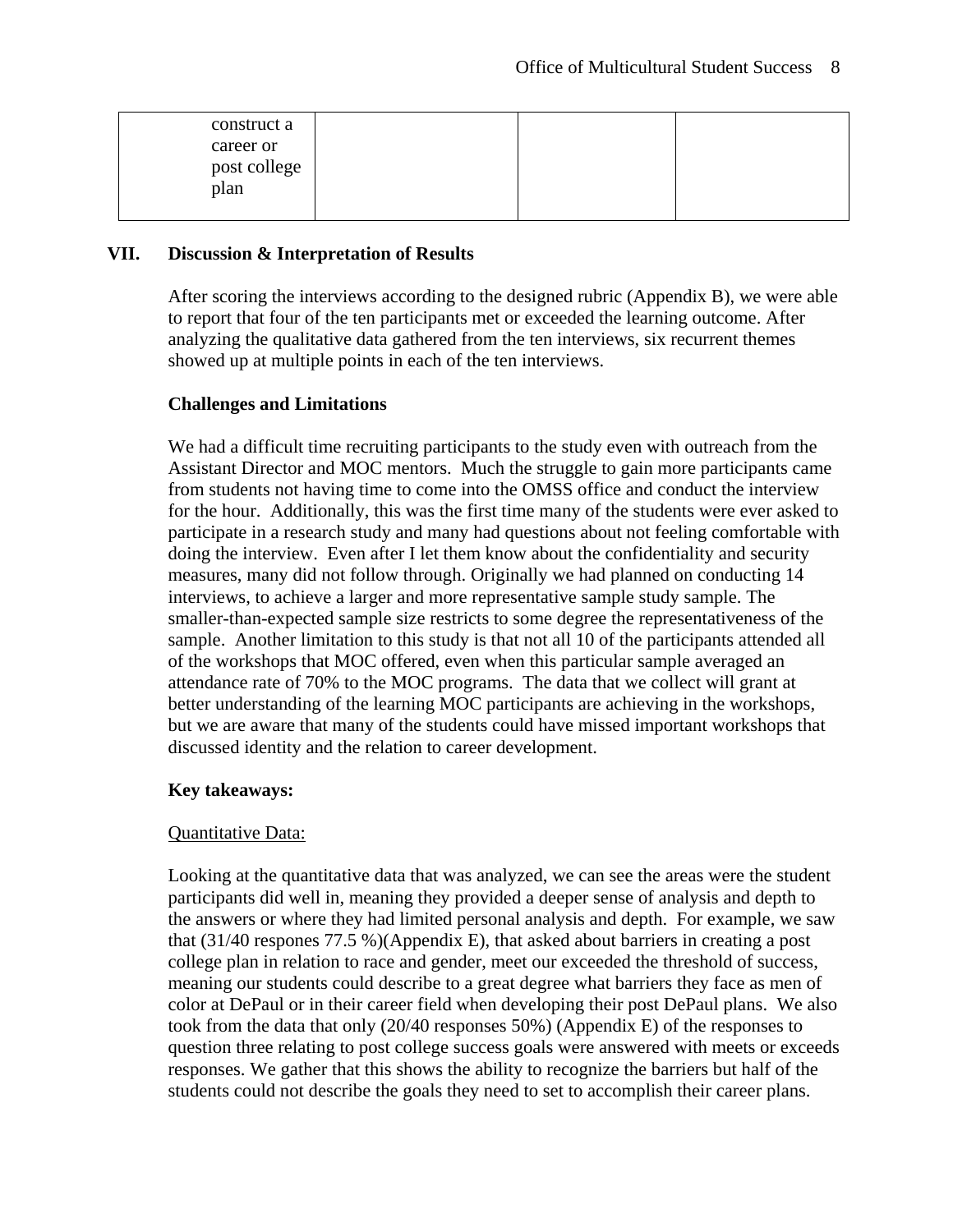Additionally, we noticed the responses with the lowest forms of depth and analysis came in questions five and six (Appendix E). Question five and six looked at gauging how well the students knew and used opportunities at DePaul and had defined strategies to act on those opportunities to help them achieve their post college plans. In both questions, (21/40 responses 52.5 %) (Appendix E) of the possible 40 responses landed in the below response criteria, suggesting to us that over half of these first year students had not given much thought to or understood how to find career related opportunities that centered their identities (race, gender). With that, that same number (21/40 responses 52.5 %) (Appendix E) also had no strategies set in place to find opportunities that centered their identity in the vocation process.

To summarize the quantitative data, we saw the student participants successfully understand the barriers they face as men of color at DePaul in terms of developing and achieving their career plans and named concrete examples in the responses. Areas that the men struggled to give a deeper sense of analysis and reflection came when we asked them to provide examples of identity centered examples of opportunities they wanted to take advantage of to assist them in their career goals, with that they also demonstrated limited analysis of how to center social identities when thinking of the strategies they would use to accomplish their career goals.

#### Qualitative Data:

The data suggested that a majority (8 students 80%) of students understood how their social identities (race, gender) could potentially create barriers for them as they develop and work towards their post-college success plan. The most recurring barrier, expressed in a majority of interviews (7 students 70%), was an experience with microaggressions and stereotypes at DePaul or in their career field. Nine of the ten (90%) student participants discussed feeling isolated at DePaul and feeling as if they had limited ability to find mentors within academia or their chosen professional field who identified as men of color. The participants describe having a lower self-efficacy due to an educational environment that does not fully represent their identities or their cultural background. The way they described internalizing this lack of representation was by feeling limited in the career options available to them due lack of navigational capital. Some students (6 60%) said they felt motivated to break the social barriers in many of their preferred career fields so they could serve as mentors for other students of color.

Another key point that that was shared by all (10 students 100%) of the participants was a sentiment of feeling overwhelmed by the pressure they feel to succeed in college with little to no room to fail. Additionally, they expressed feeling pressure to identify the right career field that would provide financial stability for them and for their families. The participants linked the pressure of financial stability to their identities as men of color, and suggested that they wanted to be in a better financial place than their parents. Family connection was named by (9 students 90%) of the students as a strong motivator to have a solid career plan but (6 students 60%) also mentioned family is a primary source of pressure and anxiety when thinking about next steps post DePaul. Overall, participants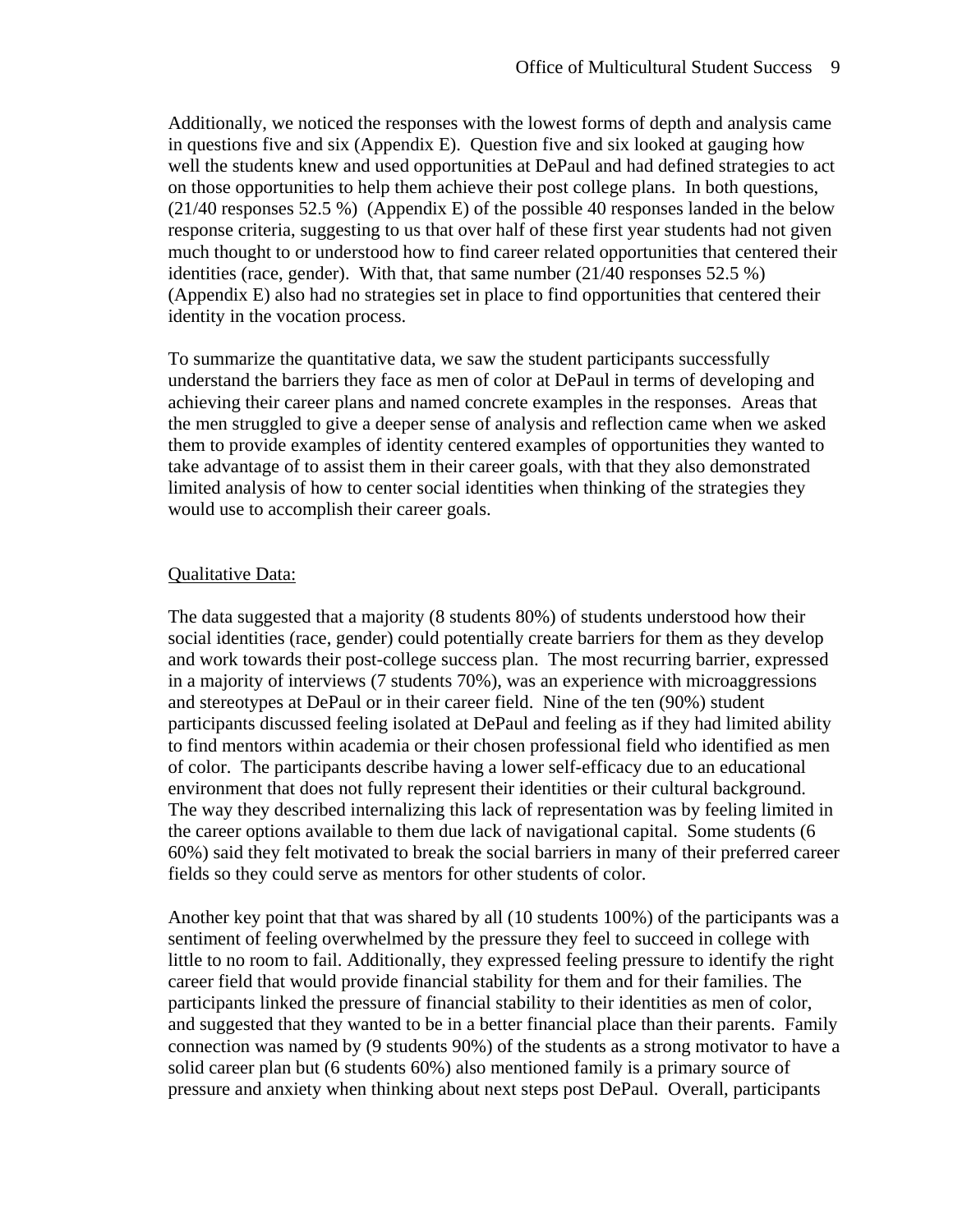connected the pressures of academic achievement and career choice with feelings of stress and anxiety. The recurrence of this theme is perhaps the most significant in this study, and indicates a need to address mental health concerns of men of color at the university.

#### **Contributions to Division of Student Affairs**

The data that was analyzed and organized in themes will serve as a touch point for departments across the division to consider when serving populations that are underrepresented at DePaul. A commonality shared among men of color (7 students 70%) are finding it difficult to create a strong community at DePaul, and feel disconnected from DePaul as a whole due to lack of racial representation among faculty and staff. Some of the interviews were conducted during and after the time when DePaul University hosted a speaker that spread a message of hate and fear towards students of color and other marginalized communities. Three out of the ten (30%) participants in this study referenced that specific incident to highlight the systemic oppression that they consider men of color are experiencing at DePaul. Half of the participants (50%) also spoke in great detail about the anxiety that comes with feeling othered and/or tokenized in the classroom by educators and their peers. Not only are they feeling pressure from themselves and from their families to succeed academically, but they also have to negotiate the tension of being a man of color at a predominantly white institution.

#### **Recommendations and Plans for Action Recommendations**

One of the priorities of OMSS after this research study is to implement a faculty mentorship program as part of the MOC junior and senior experience. This need can be shown in the qualitative findings section under theme five, four and two. This desire to want to connect more deeply to faculty that are men of color to feel affirmed and recognized. As Yossi's (2005) article noted, this type of increase in connection causes a direct link to increased self-efficacy and self-determination for students and the attainment of their college goals. This program is to address the need for faculty men of color in the professional field who can serve as mentors for MOC participants. The recommendation will call for a recruitment of men of color faculty mentors over the Summer and Fall quarter and will conduct training for these faculty to serve as effective mentors to our students. We recommend for the faculty mentor program to start the following academic year (2017-2018) once the groundwork and research has been completed. This identity-conscious mentor program will focus on enhancing the connection between MOC participants and faculty men of color as a way to increase students' self-efficacy by creating purposeful connections. This recommendation will look to increase navigational capital (Yosso, 2005) by assisting our MOC participants to find mentors in their professional fields.

From this research, I will make a direct curricular change to the MOC Fall experience for the Men of Color Participants. The research project showed that only four out of the ten students were successful in constructing a career plan that included an identity-conscious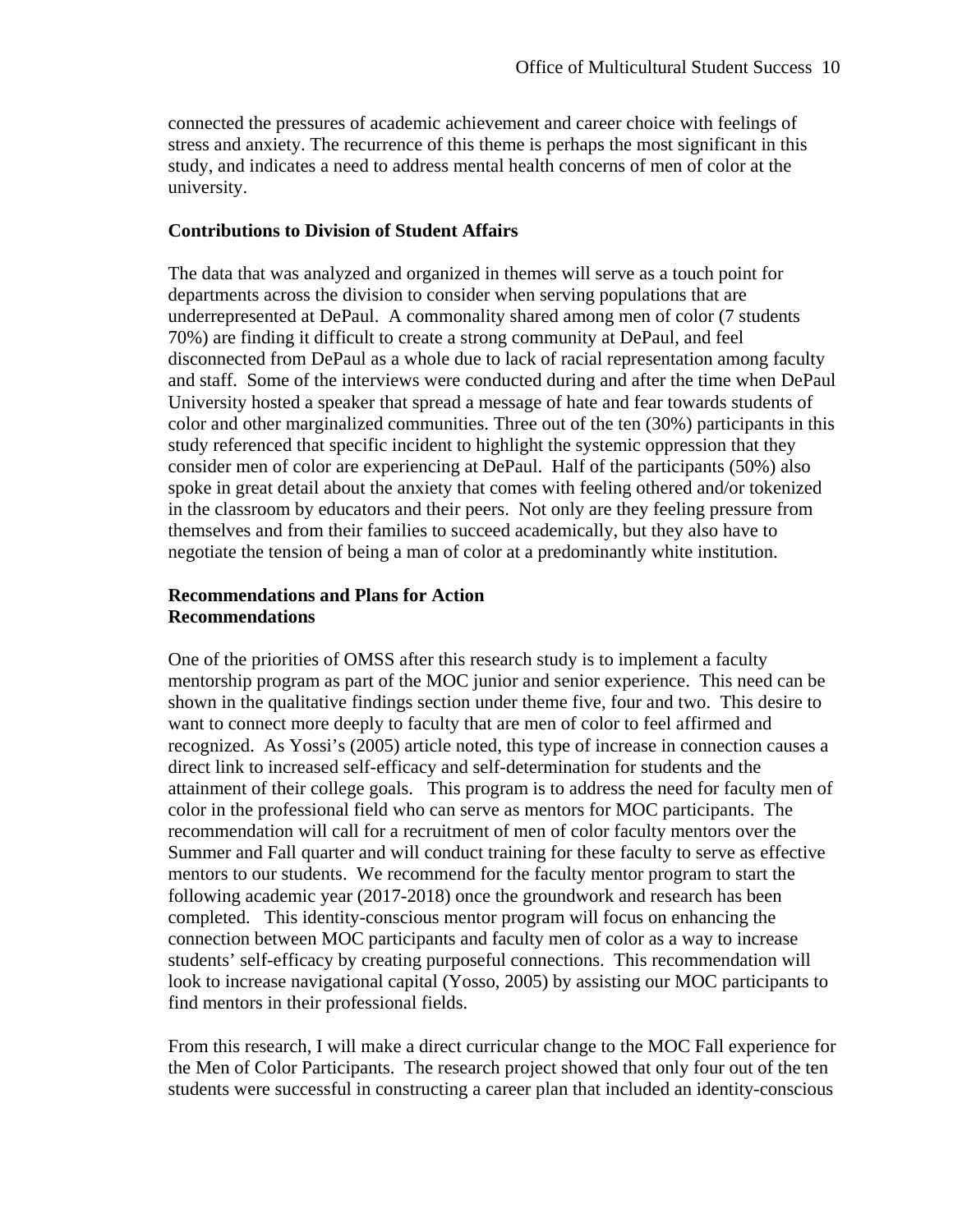approach. The curricular changes that I am suggesting would include two extra MOC-Academy workshops at the beginning of the year that highlight the importance of understanding the connection of identity and career trajectories. These workshops would provide more hands on teaching on how to construct a comprehensive career plan that stretches from sophomore to senior year with important markers of success along the way. The connection of identity would be stressed at all points of the construction of this plan and reinforced by each participant having to meet with either the OMSS AD (Miguel Macias) or one of the four MOC Peer-Guides.

Another recommendation coming from this research study is the need to pay particular attention to the mental health of men of color at DePaul. As stated earlier in the report, all ten participants (10 students 100%) discussed feeling pressure to succeed and get a good job in order to create a stable financial future for themselves and for their families. We recommend that OMSS connect with counseling services at DePaul to create a joint strategy for addressing issues of stress and anxiety for men of color. Furthermore, we recommend that this joint strategy honors OMSS's mission of using an identity conscious framework when looking at ways to ameliorate the situation. The second recommendation is to include content in the sophomore curriculum that addresses mental health issues, including strategies for coping with failure and developing resiliency. This addition would be added to the 2016-2017 sophomore curriculum for the Fall quarter.

The third recommendation we put forward is to build a more purposeful connection with DePaul Alumni Relations and the Alumni Sharing Knowledge (AKS) program. We recommend that OMSS coordinate with Alumni Relations to create an internal network of alumni who have been MOC program participants during their time at DePaul. This recommendation will look to increase the aspirational capital in our MOC students by facilitating intentional connections to alumni who also share similar goals and dreams (Yosso, 2005). The recommendation is to start to work with Alumni Relations to build a database of alumni of the MOC program by Fall 2016, then outreach to the alumni in Winter and Spring 2017 to invite them to be part of the MOC alumni network. A subsequent step is to invite alumni to participate in MOC events during the school year, starting in the Fall 2018.

#### **Action Plan:**

#### **Faculty Mentor Program:**

- 1. Research best practices of other universities who are using a men of color faculty program to increase retention and success (Summer 2016)
- 2. Design the faculty mentor program with detailed description of program design. (Summer 2016)
- 3. Work with Human Resources to get a list of the current faculty men of color at DePaul. (Fall 2016)
- 4. Outreach to the faculty and invite them to be part of the MOC Faculty mentor program. (Fall 2016)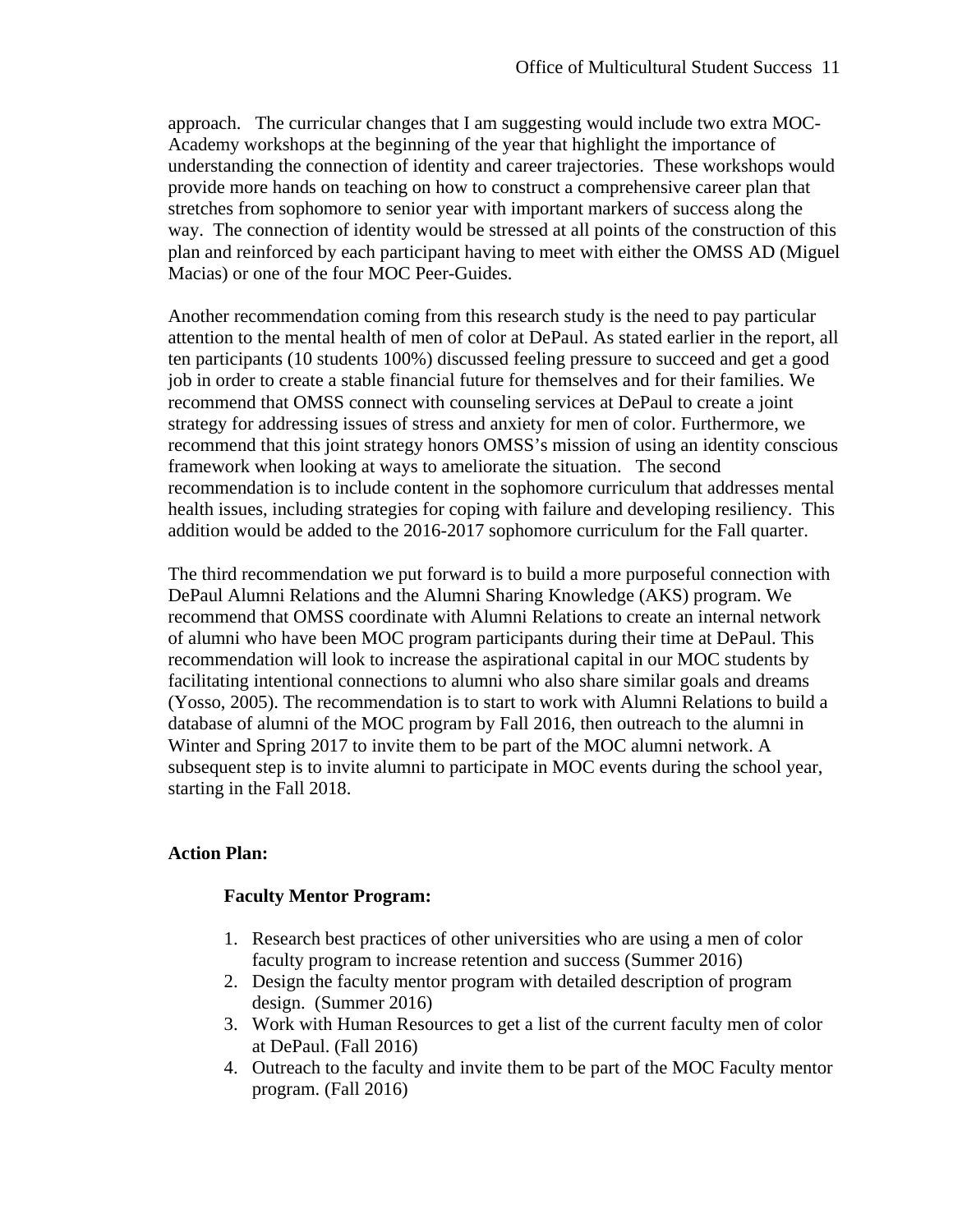- 5. Select faculty mentors (Winter 2017)
- 6. Train faculty mentors (Spring 2017)
- 7. Implement the faculty mentor program and begin to match students with mentors (Summer 2017)
- 8. Launch program (Fall 2017)

## **Mental Health Curriculum:**

- **1.** Reach out to DePaul counseling services to strategize ways to begin to address issue (Summer 2016)
- **2.** Research articles, activities, and tools to include in the sophomore curriculum to be implemented for the Fall 2016 quarter (Summer 2016)
- **3.** Implement new curriculum with MOC mental health concentration (Fall 2016)

## **Alumni Connections:**

- **1.** Reach out to Alumni Relations to begin to collect data and inventory all the current alumni of the MOC program within Chicago and across the world. (Summer 2016)
- **2.** Create a survey for MOC alumni to indicate level of desired engagement with the program (Fall 2016)
- **3.** Send out survey to all alumni to gather information on what alumni would like to be active points of connections to our current students. (Winter 2017)
- **4.** Create a plan to incorporate interested alumni to MOC programing and start connecting MOC students to the MOC alumni. The goal is to connect students with alumni who share similar professional goals. (Spring 2017)

## **Sharing the results**

At the beginning of each interview, all the participants were informed that a program in the Fall quarter would be established to share the results of the study and the themes that emerged from the interviews. In the program, we would also share the poster that will be presented for the poster symposium.

The plan is also to share the research findings at one of the OMSS staff meetings, so that the OMSS staff knows the themes and recommendations that have been presented.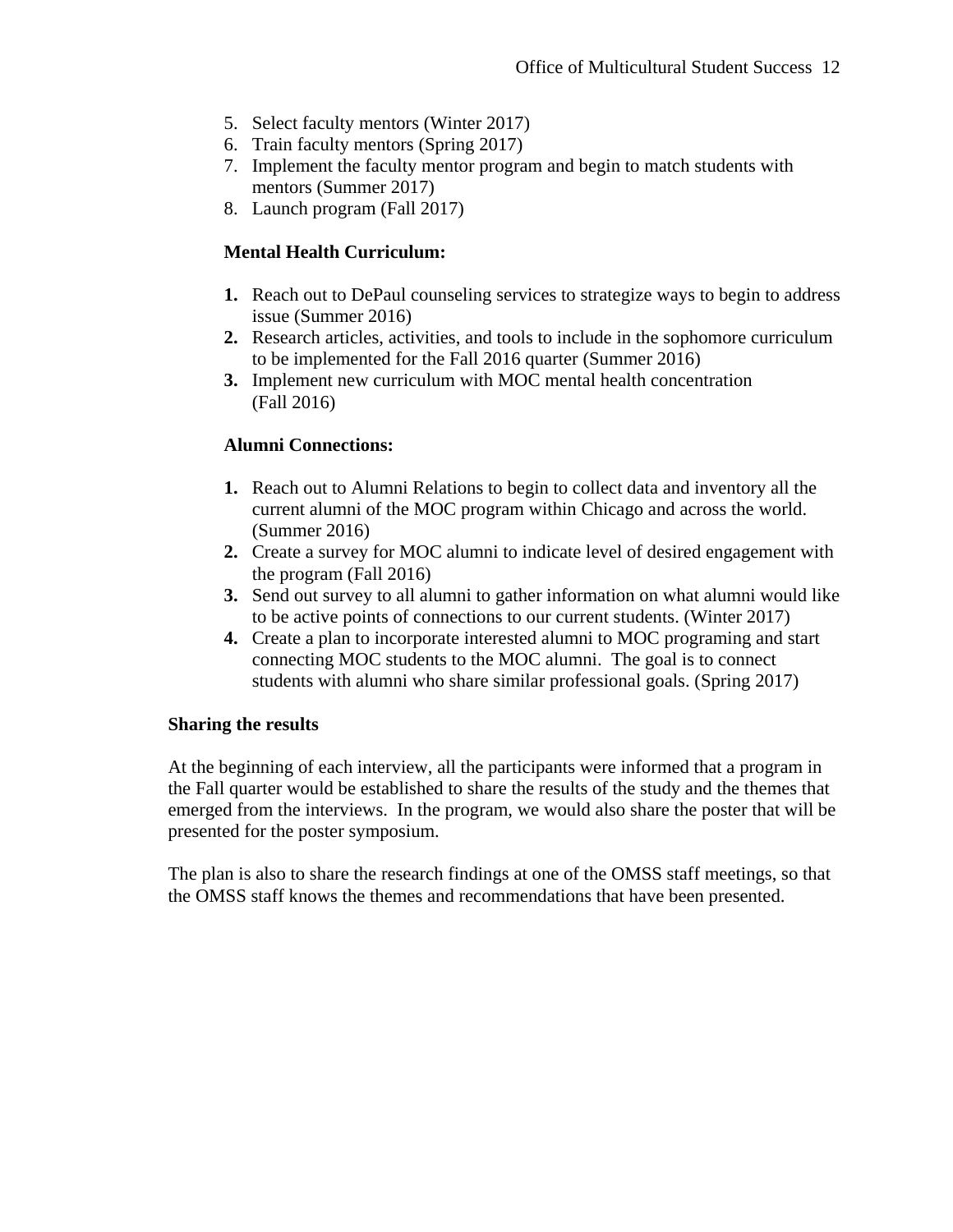## **APPENDIX A**

#### **Interview Questions that were scored:**

Question 2: When you think about your career plan what external barriers and intrapersonal challenges might you face related to your race and/or gender?

Question 3: Can you identify your external and intrapersonal goals for achieving your Post College Success Plan, how might they be related by your race and/or gender?

Question 4: Can you identify external and intrapersonal opportunities you know of and used, how could these opportunities be related to your race and/or gender?

Question 5: Can you name the strategies that you would use to eliminate any external or intrapersonal barriers that you might face related to your race and/or gender?

Question 6: Can you name how your race and/or gender will inform the external and intrapersonal strategies you would use to find opportunities to achieve your post colleges success plan?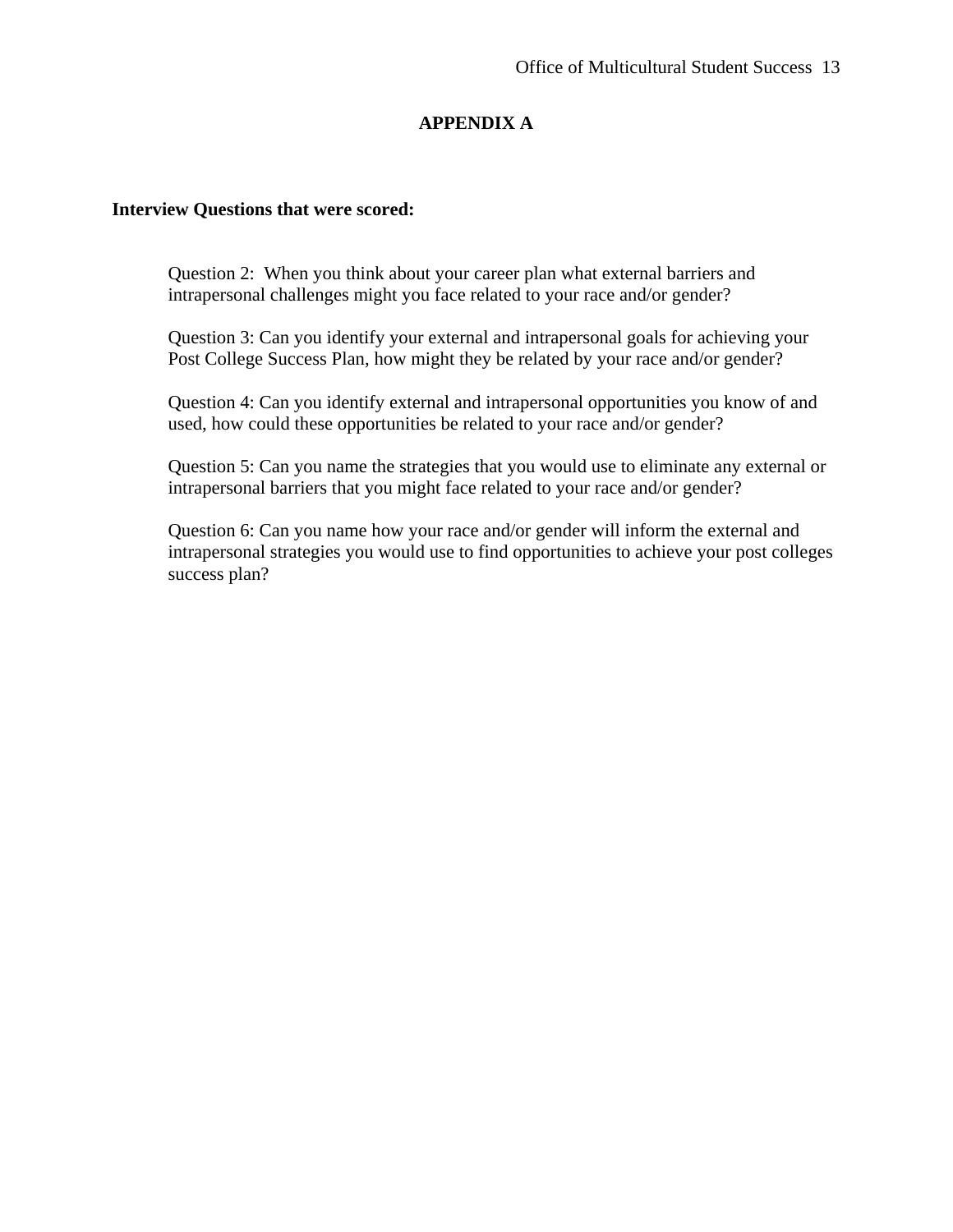# **APPENDIX B**

|                                                                | Barriers to Success: Question 2: When you think about your<br>career plan what external barriers and intrapersonal challenges<br>might you face related to your race and/or gender? |                                                                   |                                                                                                  |  |
|----------------------------------------------------------------|-------------------------------------------------------------------------------------------------------------------------------------------------------------------------------------|-------------------------------------------------------------------|--------------------------------------------------------------------------------------------------|--|
|                                                                | $Below=1$                                                                                                                                                                           | $Meets = 2$                                                       | $Exceeds = 3$                                                                                    |  |
| <b>Identify External</b><br>barriers related to<br>race        | None, only names<br>race                                                                                                                                                            | Identifies one barrier<br>with minimal analysis<br>or description | Identifies and<br>describes one barrier<br>with deeper analysis<br>and impact of the<br>barrier. |  |
| Identify external<br>barriers related to<br>gender             | None, only names<br>Gender                                                                                                                                                          | Identifies one barrier<br>with minimal analysis<br>or description | Identifies and<br>describes one barrier<br>with deeper analysis<br>and impact of the<br>barrier. |  |
| <b>Identify Intrapersonal</b><br>Challenges related to<br>race | None, only names<br>race                                                                                                                                                            | Identifies one<br>challenge                                       | Identifies one barrier<br>with additional<br>conversation on<br>direct impact to self            |  |
| Identify intrapersonal<br>challenges related to<br>gender      | None, only names<br>gender                                                                                                                                                          | Identifies one<br>challenge                                       | Identifies one barrier<br>with additional<br>conversation on<br>direct impact to self            |  |

|                                                                                                           | Identify Goals: Question 3: Can you identify your external and<br>intrapersonal goals for achieving your Post College Success Plan,<br>how might they be related by your race and/or gender? |                                                                                           |                                                                                                         |  |
|-----------------------------------------------------------------------------------------------------------|----------------------------------------------------------------------------------------------------------------------------------------------------------------------------------------------|-------------------------------------------------------------------------------------------|---------------------------------------------------------------------------------------------------------|--|
|                                                                                                           | $Below=1$                                                                                                                                                                                    | $Meets = 2$                                                                               | $Exceeds=3$                                                                                             |  |
| Identify external<br>goals to achieve your<br><b>Post College Success</b><br>Plan related to your<br>race | Names one external<br>goal but can not<br>connect to race                                                                                                                                    | Names one external<br>goal and connects it<br>to race with minimal<br>analysis and impact | Names more than one<br>external goal and<br>relates it to race with<br>a deepened sense of<br>analysis. |  |
| Identify external<br>goals to achieve your<br><b>Post College Success</b><br>Plan impacted by             | None, Names none<br>goal without any<br>analysis                                                                                                                                             | Names one external<br>goal but has minimal<br>analysis on the<br>relatability.            | Names one external<br>goal related to gender<br>and has a more<br>formed analysis on                    |  |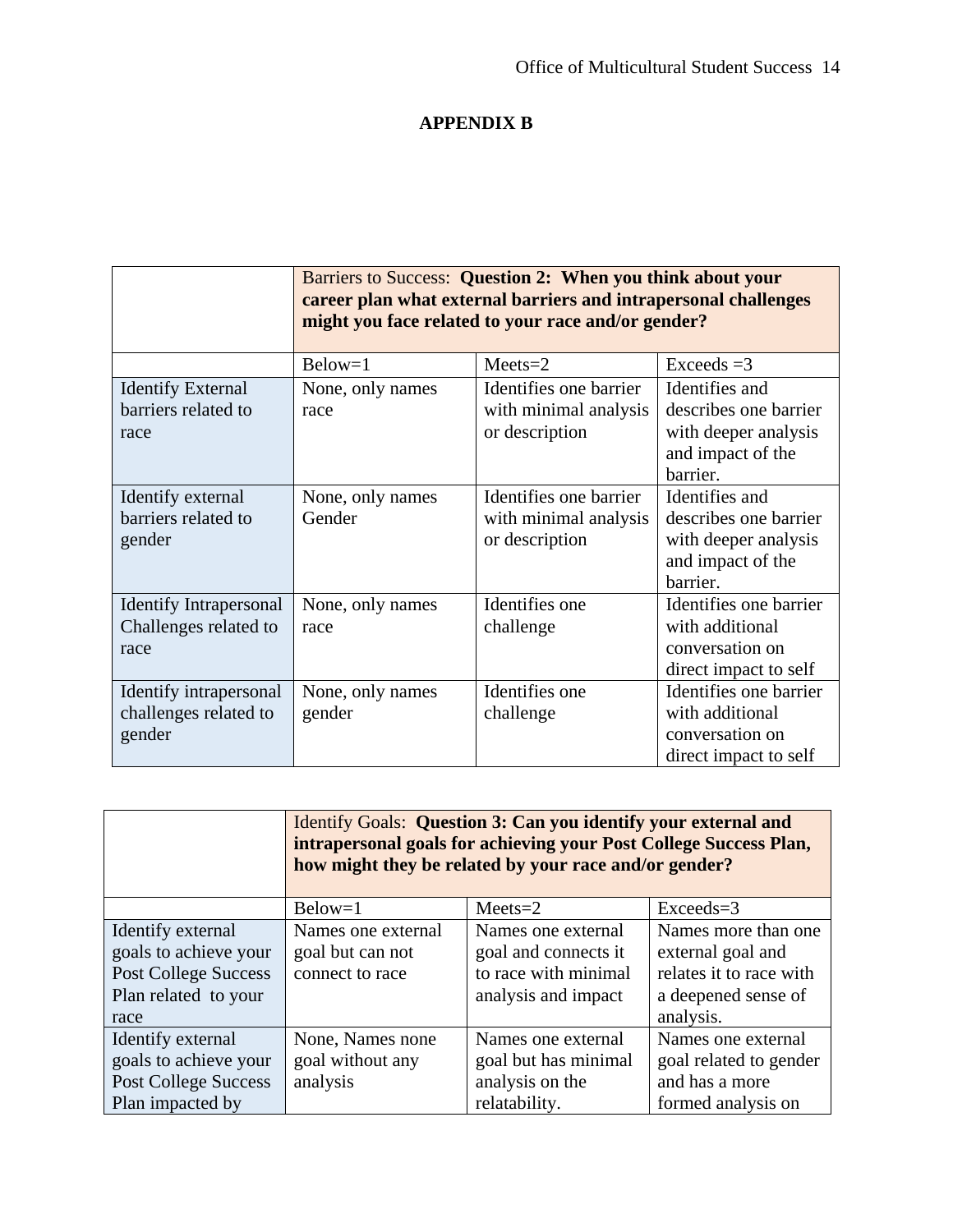| your Gender                 |                        |                       | relatability.         |
|-----------------------------|------------------------|-----------------------|-----------------------|
| Identify intrapersonal      | None, Names one        | Names one             | Names one             |
| goals to achieve your       | Intrapersonal goal     | intrapersonal goal    | intrapersonal goal    |
| <b>Post College Success</b> | related to race but no | related to race and   | related to race and   |
| Plan related to your        | analysis on how its    | has a minimal         | has more detailed     |
| race                        | impacted by race       | analysis of impact    | analysis of the       |
|                             |                        |                       | relatability          |
| Identify intrapersonal      | None, names one        | Names one             | Names one             |
| goals to achieve your       | goal without analysis  | intrapersonal goal    | intrapersonal goal    |
| <b>Post College Success</b> |                        | related to gender and | related to gender and |
| Plan related to your        |                        | has a minimal         | has more detailed     |
| gender                      |                        | analysis of impact    | analysis of the       |
|                             |                        |                       | relatability          |

|                                                                   | Identify Opportunities: Question 4: Can you identify external and<br>intrapersonal opportunities you know of and used, how could<br>these opportunities be related to your race and/or gender? |                                                                                   |                                                                                                                                |  |
|-------------------------------------------------------------------|------------------------------------------------------------------------------------------------------------------------------------------------------------------------------------------------|-----------------------------------------------------------------------------------|--------------------------------------------------------------------------------------------------------------------------------|--|
|                                                                   | Below=1                                                                                                                                                                                        | $Meets = 2$                                                                       | Exceeds=3                                                                                                                      |  |
| Identify external<br>opportunities related<br>to race             | None, only names<br>race                                                                                                                                                                       | Names one<br>opportunity with a<br>minimal analysis on<br>how its related to race | Names one or more<br>opportunities related<br>to race and a<br>deepened analysis on<br>how race relates to<br>the opportunity. |  |
| Identify external<br>opportunities related<br>to gender           | None                                                                                                                                                                                           | Names one<br>opportunity related to<br>gender with minimal<br>analysis            | Names one<br>opportunity related to<br>gender with a deeper<br>sense of analysis                                               |  |
| <b>Identify Intrapersonal</b><br>opportunities related<br>to race | Names only one<br>opportunity with no<br>relatability to race                                                                                                                                  | Names one<br>opportunity with<br>minimal analysis on<br>relatability to race      | Names one ore more<br>opportunities related<br>to race and a<br>deepened sense of<br>analysis                                  |  |
| Identify intrapersonal<br>opportunities related<br>to gender      | None                                                                                                                                                                                           | Names one<br>opportunity related to<br>gender with minimal<br>analysis            | Names one<br>opportunity related to<br>gender with a<br>deepened sense of<br>analysis                                          |  |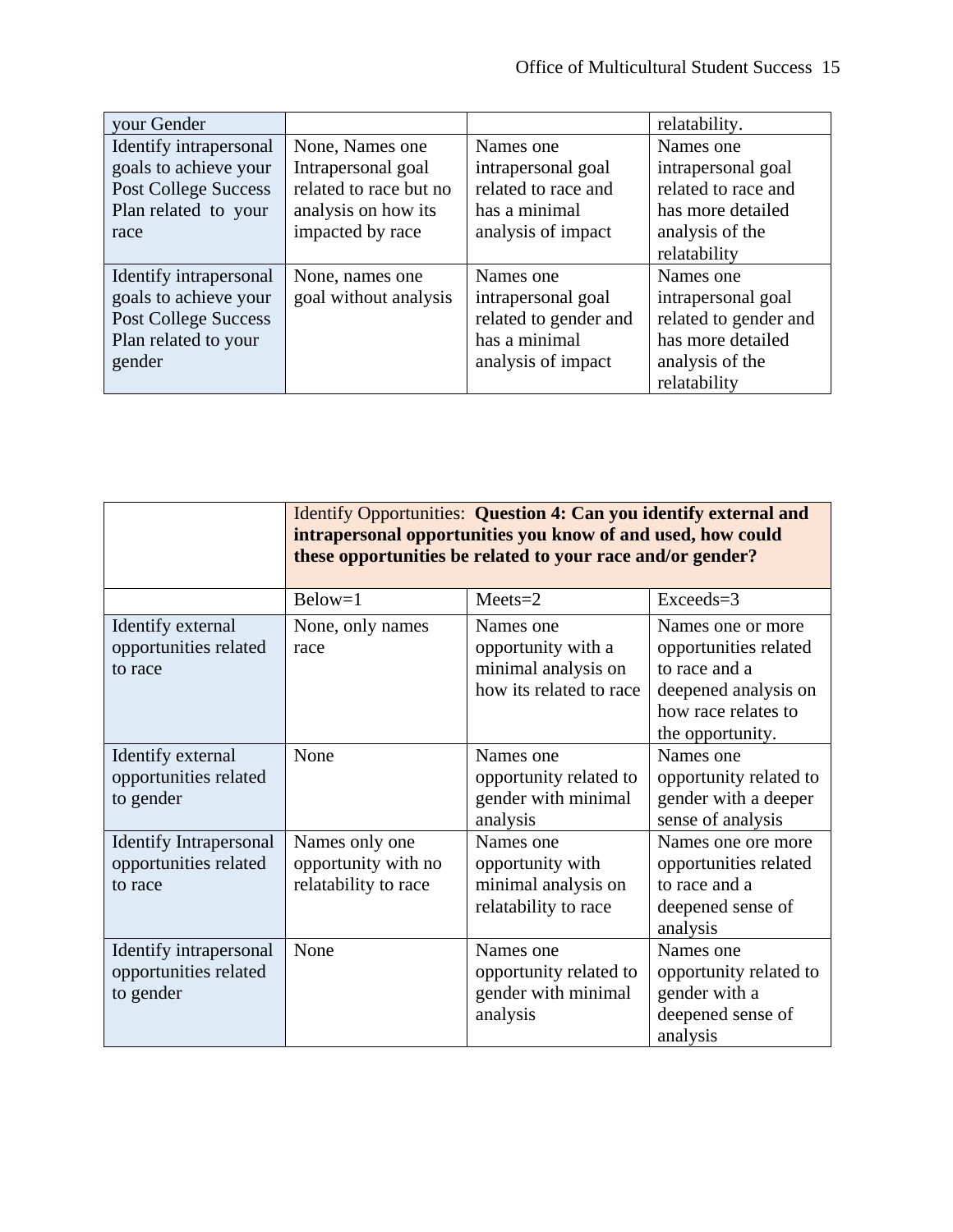|                        | <b>Strategies around Barriers:</b><br>Question 5: Can you name the strategies that you would use to<br>eliminate any external or intrapersonal barriers that you might<br>face related to your race and/or gender? |                        |                      |  |
|------------------------|--------------------------------------------------------------------------------------------------------------------------------------------------------------------------------------------------------------------|------------------------|----------------------|--|
|                        | <b>Below=1</b>                                                                                                                                                                                                     | $Meets = 2$            | Exceeds=3            |  |
| Can identify an        | can Identify one                                                                                                                                                                                                   | Can Identify one       | Can name one or      |  |
| external strategy the  | strategy with limited                                                                                                                                                                                              | strategy with a deeper | more strategies and  |  |
| would use to           | analysis on how it                                                                                                                                                                                                 | sense of how it        | has a deepened       |  |
| eliminate any barrier  | relates to race                                                                                                                                                                                                    | relates to race        | understanding of how |  |
| related to race        |                                                                                                                                                                                                                    |                        | it relates to race   |  |
| Can identify an        | can Identify one                                                                                                                                                                                                   | Can Identify one       | Can name one or      |  |
| external strategy they | strategy with limited                                                                                                                                                                                              | strategy with a deeper | more strategies and  |  |
| would use to           | analysis on how it                                                                                                                                                                                                 | sense of how it        | has a deepened       |  |
| eliminate any barrier  | relates to gender                                                                                                                                                                                                  | relates to gender      | understanding of how |  |
| related to gender      |                                                                                                                                                                                                                    |                        | it relates to gender |  |
| Can identify an        | Can Identify one                                                                                                                                                                                                   | Can Identify one       | Can name one or      |  |
| intrapersonal strategy | intrapersonal strategy                                                                                                                                                                                             | intrapersonal strategy | more intrapersonal   |  |
| they would use to      | with limited analysis                                                                                                                                                                                              | with a deeper sense    | strategies and has a |  |
| eliminate any barrier  | on how it relates to                                                                                                                                                                                               | of how it relates to   | deepened             |  |
| related to Race        | race                                                                                                                                                                                                               | race                   | understanding of how |  |
|                        |                                                                                                                                                                                                                    |                        | it relates to race   |  |
| Can identify an        | an Identify one                                                                                                                                                                                                    | Can Identify one       | Can name one or      |  |
| intrapersonal strategy | intrapersonal strategy                                                                                                                                                                                             | intrapersonal strategy | more intrapersonal   |  |
| they would use to      | with limited analysis                                                                                                                                                                                              | with a deeper sense    | strategies and has a |  |
| eliminate any barrier  | on how it relates to                                                                                                                                                                                               | of how it relates to   | deepened             |  |
| related to gender      | gender                                                                                                                                                                                                             | gender                 | understanding of how |  |
|                        |                                                                                                                                                                                                                    |                        | it relates to gender |  |

|                        | <b>Strategies to find Opportunities:</b><br>Question 6: Can you name how your race and/or gender will<br>inform the external and intrapersonal strategies you would use to<br>find opportunities to achieve your post colleges success plan? |                       |                        |
|------------------------|----------------------------------------------------------------------------------------------------------------------------------------------------------------------------------------------------------------------------------------------|-----------------------|------------------------|
|                        | <b>Below=1</b>                                                                                                                                                                                                                               | $Meets = 2$           | Exceeds=3              |
| Can identify how       | Can identify none to                                                                                                                                                                                                                         | Can Identify one      | Can identify one or    |
| race will inform       | one strategy with no                                                                                                                                                                                                                         | strategy with minimal | more strategies with a |
| external strategies to | analysis or depth                                                                                                                                                                                                                            | analysis on how it    | deepened sense of      |
| finding opportunities  |                                                                                                                                                                                                                                              | impacted the strategy | analysis               |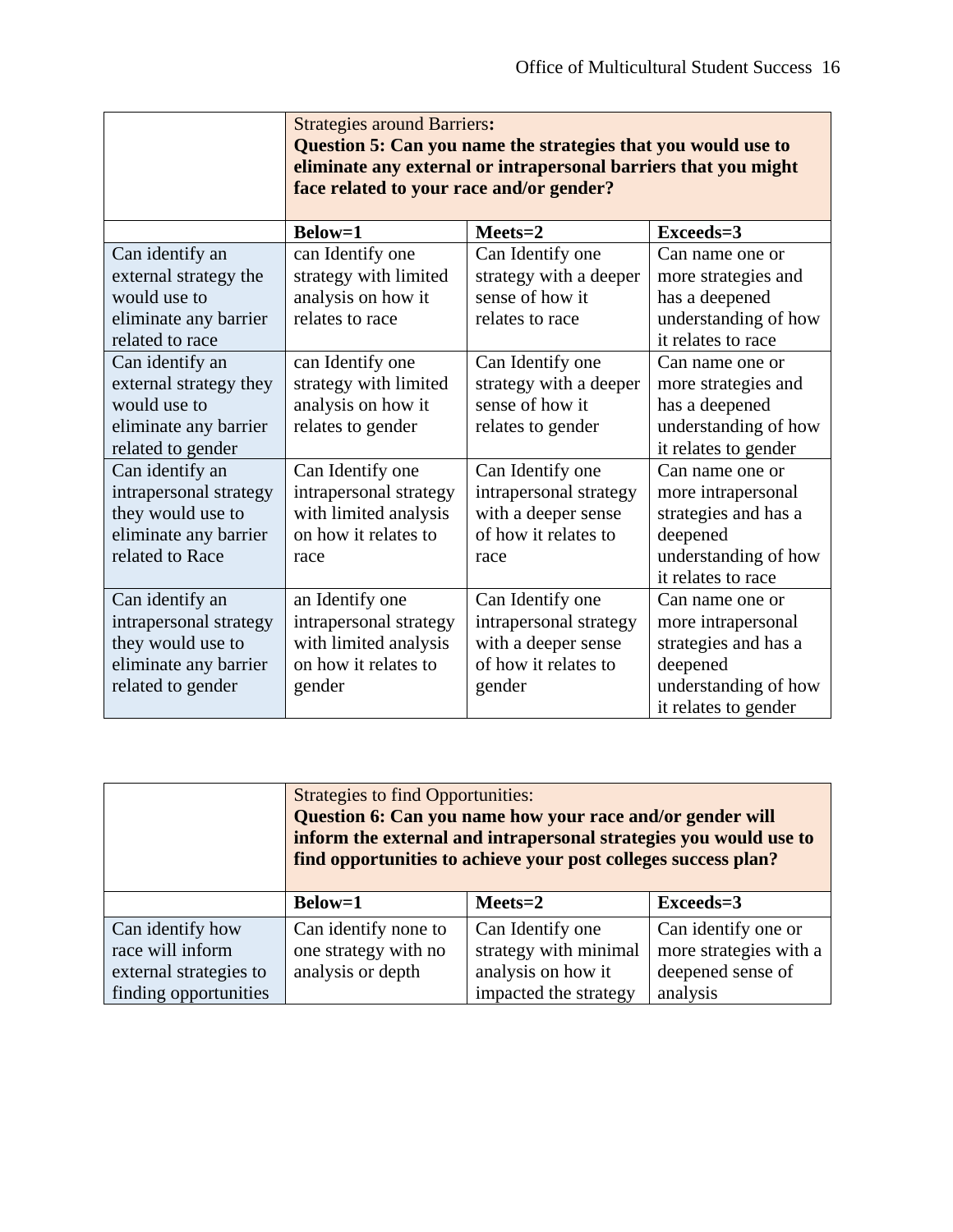| Can Identify how<br>gender will inform<br>intrapersonal<br>strategies to find<br>opportunities    | Can identify none to<br>one strategy with no<br>analysis or depth | Can Identify one<br>strategy with minimal<br>analysis on how it<br>impacted the strategy | Can identify one or<br>more strategies with a<br>deepened sense of<br>analysis |
|---------------------------------------------------------------------------------------------------|-------------------------------------------------------------------|------------------------------------------------------------------------------------------|--------------------------------------------------------------------------------|
| Can identify how<br>race will inform<br>intrapersonal<br>strategies to finding<br>opportunities   | Can name no strategy                                              | Can name one<br>strategy with minimal<br>analysis or depth                               | Can name one<br>strategy with some<br>analysis on how it<br>relates to race    |
| Can identify how<br>gender will inform<br>intrapersonal<br>strategies to finding<br>opportunities | Can name no strategy                                              | Can name one<br>strategy with minimal<br>analysis or depth.                              | Can name one<br>strategy with some<br>analysis on how it<br>relates to gender  |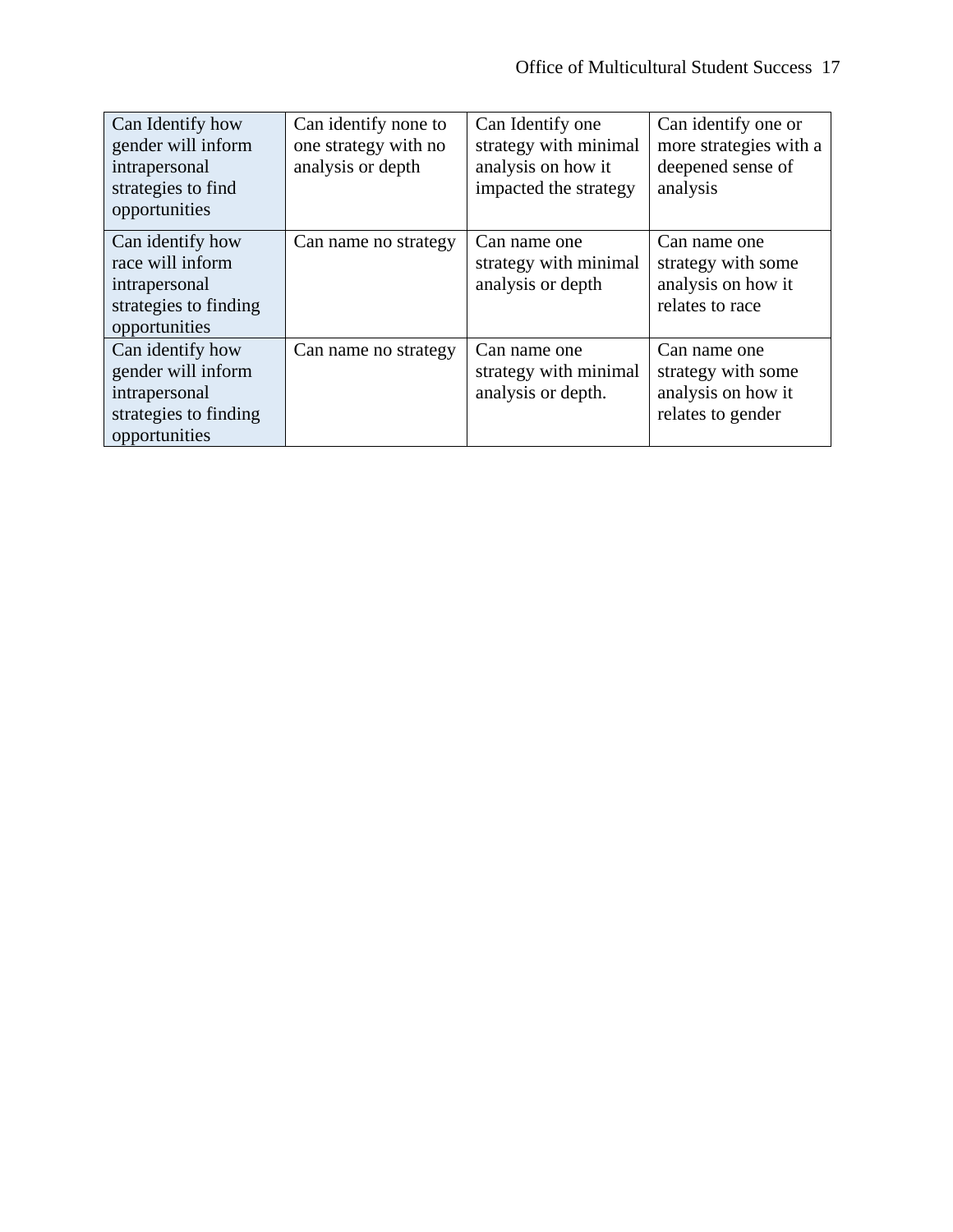## **APPENDIX C**

## **OMSS**

## **Consent Form for MOC Interview Division of Student Affairs 2015-2016 Assessment Project**

I, \_\_\_\_\_\_\_\_\_\_\_\_\_\_ give consent to Miguel Macias to interview me for the 2016 assessment project for the Division of Student Affairs. This interview will be confidential and none of the information will be made public with your name attached to it.

I, \_\_\_\_\_\_\_\_\_\_\_\_\_\_ give consent to Miguel Macias to use quotes from my interview for the sole purpose of highlighting themes in the project. No name will be attached to these quotes.

I \_\_\_\_\_\_\_\_\_\_\_\_\_ give consent to Miguel Macias to record the session for the purpose of representing the student voce as accurately as possible.

Each student will participant will get a 25-dollar gift card from Barnes and Noble once the interview is complete.

Thank you for your participation in the OMSS assessment project, we greatly appreciate your time and energy.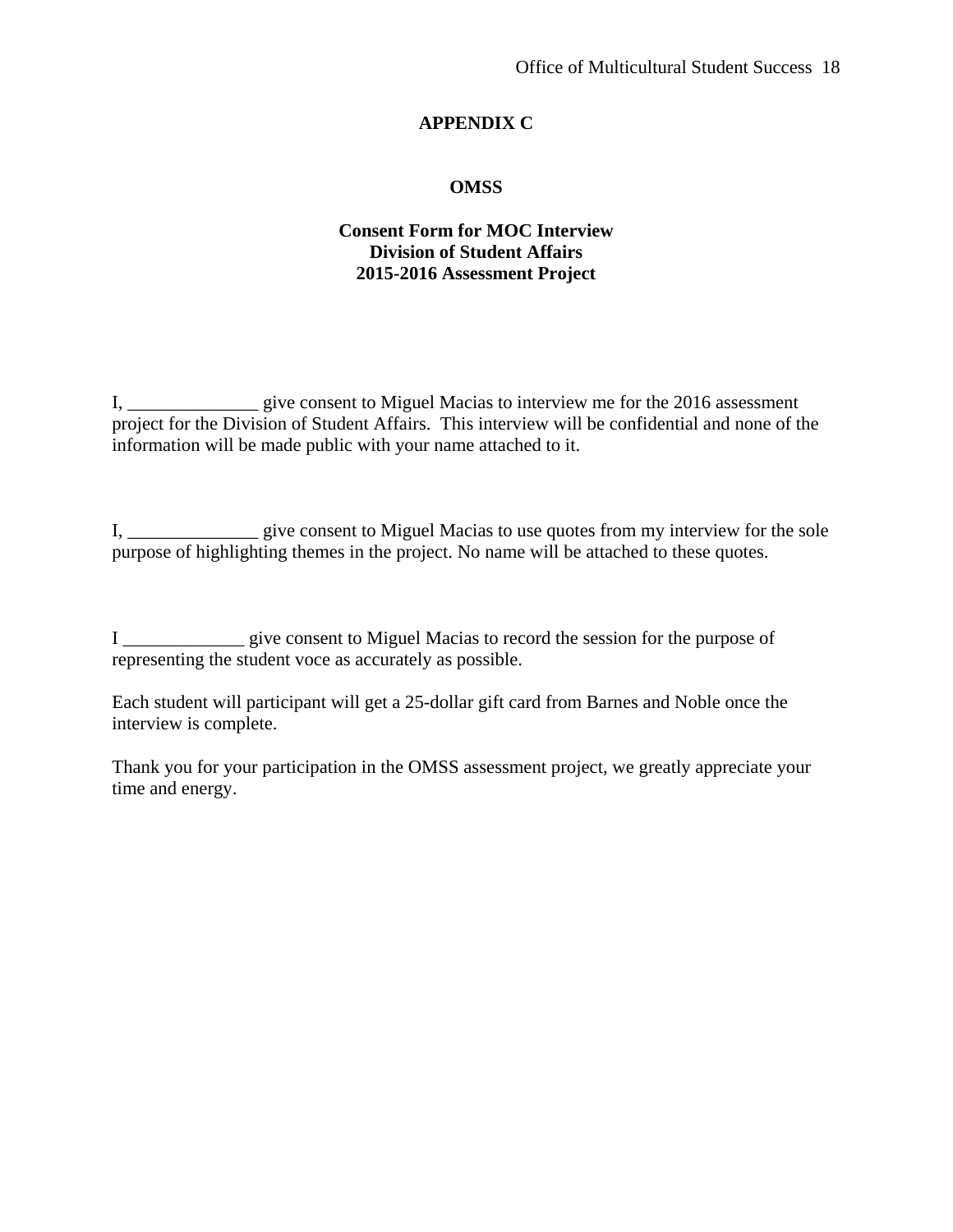# **APPENDIX D**

| Student:       | Question:         | <b>Below</b> | Meets       | <b>Exceeds</b> |
|----------------|-------------------|--------------|-------------|----------------|
| Student 01     | <b>Question 2</b> |              | $\mathbf X$ |                |
|                |                   |              | $\mathbf X$ |                |
| Student meets: |                   | $\mathbf X$  |             |                |
| 0/5            |                   | $\mathbf X$  |             |                |
|                | <b>Question 3</b> | $\mathbf X$  |             |                |
|                |                   | $\mathbf X$  |             |                |
|                |                   |              | $\mathbf X$ |                |
|                |                   | $\mathbf X$  |             |                |
|                | <b>Question 4</b> | $\mathbf X$  |             |                |
|                |                   | $\mathbf X$  |             |                |
|                |                   |              | $\mathbf X$ |                |
|                |                   | $\mathbf X$  |             |                |
|                | <b>Question 5</b> | $\mathbf X$  |             |                |
|                |                   | $\mathbf X$  |             |                |
|                |                   | $\mathbf X$  |             |                |
|                |                   | $\mathbf X$  |             |                |
|                | Question 6        | $\mathbf X$  |             |                |
|                |                   | $\mathbf X$  |             |                |
|                |                   | $\mathbf X$  |             |                |
|                |                   | $\mathbf X$  |             |                |
| Student:       | Question:         | <b>Below</b> | Meets       | <b>Exceeds</b> |
| Student 02     | <b>Question 2</b> |              | $\mathbf X$ |                |
|                | (Meets            | $\mathbf X$  |             |                |
| Student meets: | Learning          |              | $\mathbf X$ |                |
| 1/5            | outcome)          |              | $\mathbf X$ |                |
|                | Question 3        | $\mathbf X$  |             |                |
|                |                   | $\mathbf X$  |             |                |
|                |                   | $\mathbf X$  |             |                |
|                |                   | X            |             |                |
|                | <b>Question 4</b> |              |             | $\mathbf X$    |
|                |                   | $\mathbf X$  |             |                |
|                |                   |              | $\mathbf X$ |                |
|                |                   | $\mathbf X$  |             |                |
|                | Question 5        | $\mathbf X$  |             |                |
|                |                   | $\mathbf X$  |             |                |
|                |                   | $\mathbf X$  |             |                |
|                |                   | $\mathbf X$  |             |                |
|                | Question 6        |              | $\mathbf X$ |                |
|                |                   | $\mathbf X$  |             |                |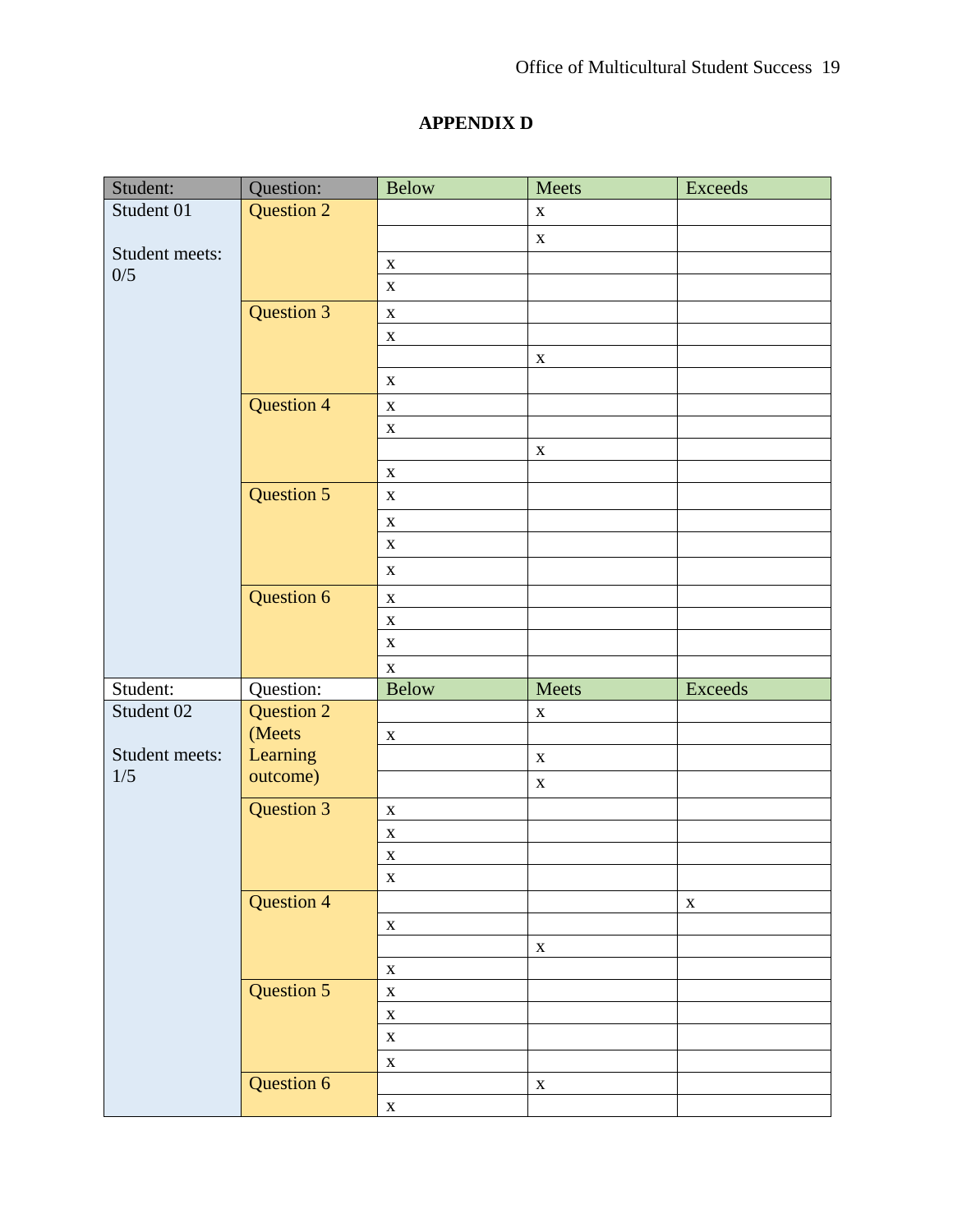|                            |                   | $\mathbf X$  |             |                           |
|----------------------------|-------------------|--------------|-------------|---------------------------|
|                            |                   |              | $\mathbf X$ |                           |
| Student:                   | Question:         | <b>Below</b> | Meets       | <b>Exceeds</b>            |
| Student 03                 | Question 2        |              |             | $\mathbf X$               |
|                            | (Meets            |              |             | $\mathbf X$               |
|                            | Learning          |              |             | $\mathbf X$               |
| <b>Student Meets:</b>      | outcome)          |              |             | $\mathbf X$               |
| 4/5                        | <b>Question 3</b> |              |             | $\mathbf X$               |
|                            | (Meets            |              | $\mathbf X$ |                           |
| <b>Meets Overall</b>       | Learning          |              |             | $\mathbf X$               |
| <b>Learning</b><br>outcome | outcome)          | $\mathbf X$  |             |                           |
|                            | <b>Question 4</b> |              |             | $\mathbf X$               |
|                            | (Meets            |              | $\mathbf X$ |                           |
|                            | Learning          |              | $\mathbf X$ |                           |
|                            | outcome)          |              | $\mathbf X$ |                           |
|                            | Question 5        |              | $\mathbf X$ |                           |
|                            |                   | $\mathbf X$  |             |                           |
|                            |                   |              | $\mathbf X$ |                           |
|                            |                   | $\mathbf X$  |             |                           |
|                            | Question 6        |              |             | $\boldsymbol{\mathrm{X}}$ |
|                            | (Meets            | $\mathbf{X}$ |             |                           |
|                            | Learning          |              | $\mathbf X$ |                           |
|                            | outcome)          |              | $\mathbf X$ |                           |
| Student:                   | Question:         | <b>Below</b> | Meets       | <b>Exceeds</b>            |
| Student 04                 | Question 2        |              |             | $\mathbf X$               |
|                            |                   | $\mathbf X$  |             |                           |
| <b>Student Meets:</b>      |                   |              |             | $\mathbf X$               |
| 1/5                        |                   | $\mathbf X$  |             |                           |
|                            | Question 3        |              |             | $\mathbf X$               |
|                            | (Meets            |              |             | $\mathbf X$               |
|                            | Learning          |              |             | $\mathbf X$               |
|                            | outcome)          |              |             | $\mathbf X$               |
|                            | <b>Question 4</b> |              | $\mathbf X$ |                           |
|                            |                   | $\mathbf X$  |             |                           |
|                            |                   |              | $\mathbf X$ |                           |
|                            |                   | $\mathbf X$  |             |                           |
|                            | Question 5        |              | $\mathbf X$ |                           |
|                            |                   | $\mathbf X$  |             |                           |
|                            |                   | $\mathbf X$  |             |                           |
|                            |                   | $\mathbf X$  |             |                           |
|                            | Question 6        |              | $\mathbf X$ |                           |
|                            | (Meets            | $\mathbf{X}$ |             |                           |
|                            | Learning          |              |             |                           |
|                            |                   |              | $\mathbf X$ |                           |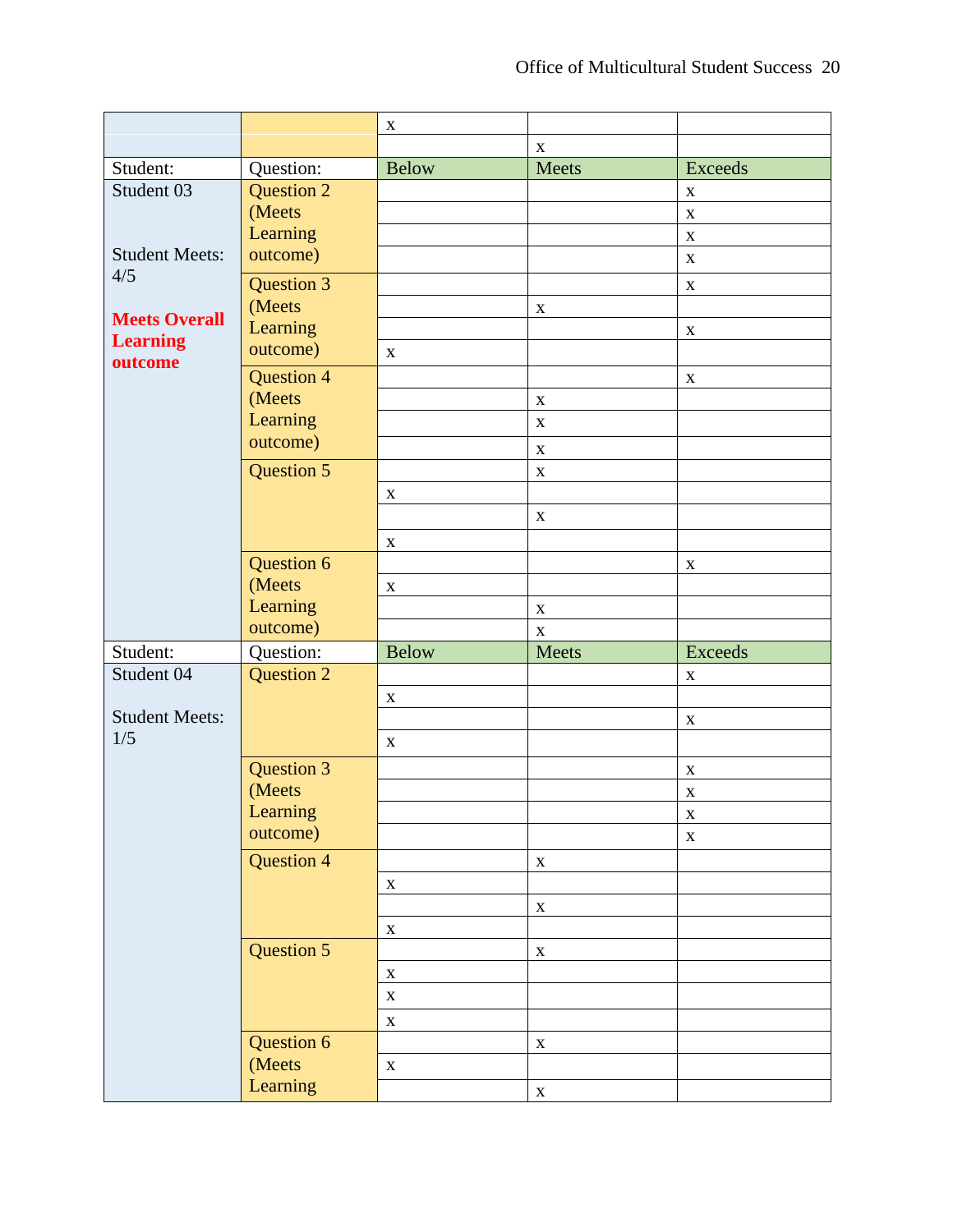|                       | outcome)          | $\mathbf X$                               |             |                |
|-----------------------|-------------------|-------------------------------------------|-------------|----------------|
| Student:              | Question:         | <b>Below</b>                              | Meets       | <b>Exceeds</b> |
| Student 05            | Question 2        |                                           |             | $\mathbf X$    |
|                       | (Meets            | $\mathbf X$                               |             |                |
| <b>Student Meets:</b> | Learning          |                                           |             | $\mathbf X$    |
| 1/5                   | outcome)          |                                           | $\mathbf X$ |                |
|                       |                   |                                           |             |                |
|                       | <b>Question 3</b> | $\mathbf X$                               |             |                |
|                       |                   | $\mathbf X$                               |             |                |
|                       |                   | $\mathbf X$                               |             |                |
|                       |                   | $\mathbf X$                               |             |                |
|                       | <b>Question 4</b> |                                           | $\mathbf X$ |                |
|                       |                   | $\mathbf X$                               |             |                |
|                       |                   |                                           | $\mathbf X$ |                |
|                       |                   | $\mathbf X$                               |             |                |
|                       | Question 5        |                                           | $\mathbf X$ |                |
|                       |                   | $\mathbf X$                               |             |                |
|                       |                   |                                           | $\mathbf X$ |                |
|                       |                   | $\mathbf X$                               |             |                |
|                       | Question 6        | $\mathbf X$                               |             |                |
|                       |                   | $\mathbf X$                               |             |                |
|                       |                   | $\mathbf X$                               |             |                |
|                       |                   |                                           |             |                |
|                       |                   |                                           |             |                |
|                       |                   | $\mathbf X$                               |             |                |
| Student:              | Question:         | <b>Below</b>                              | Meets       | <b>Exceeds</b> |
| Student 06            | <b>Question 2</b> |                                           | $\mathbf X$ |                |
| <b>Student Meets:</b> |                   | X                                         |             |                |
| 0/5                   |                   | $\overline{X}$                            |             |                |
|                       |                   | $\mathbf X$                               |             |                |
|                       | <b>Question 3</b> | $\mathbf X$                               |             |                |
|                       |                   |                                           |             |                |
|                       |                   | $\frac{\overline{X}}{\overline{X}}$       |             |                |
|                       |                   | $\mathbf X$                               |             |                |
|                       | <b>Question 4</b> | $\mathbf X$                               |             |                |
|                       |                   |                                           |             |                |
|                       |                   | $\frac{\overline{X}}{\overline{X}}$       |             |                |
|                       |                   | $\mathbf X$                               |             |                |
|                       | Question 5        |                                           | $\mathbf X$ |                |
|                       |                   | $\mathbf X$                               |             |                |
|                       |                   | $\overline{X}$                            |             |                |
|                       |                   | $\overline{X}$                            |             |                |
|                       | Question 6        |                                           | $\mathbf X$ |                |
|                       |                   | $\mathbf{X}$                              |             |                |
|                       |                   | $\overline{\textbf{X}}$<br>$\overline{X}$ |             |                |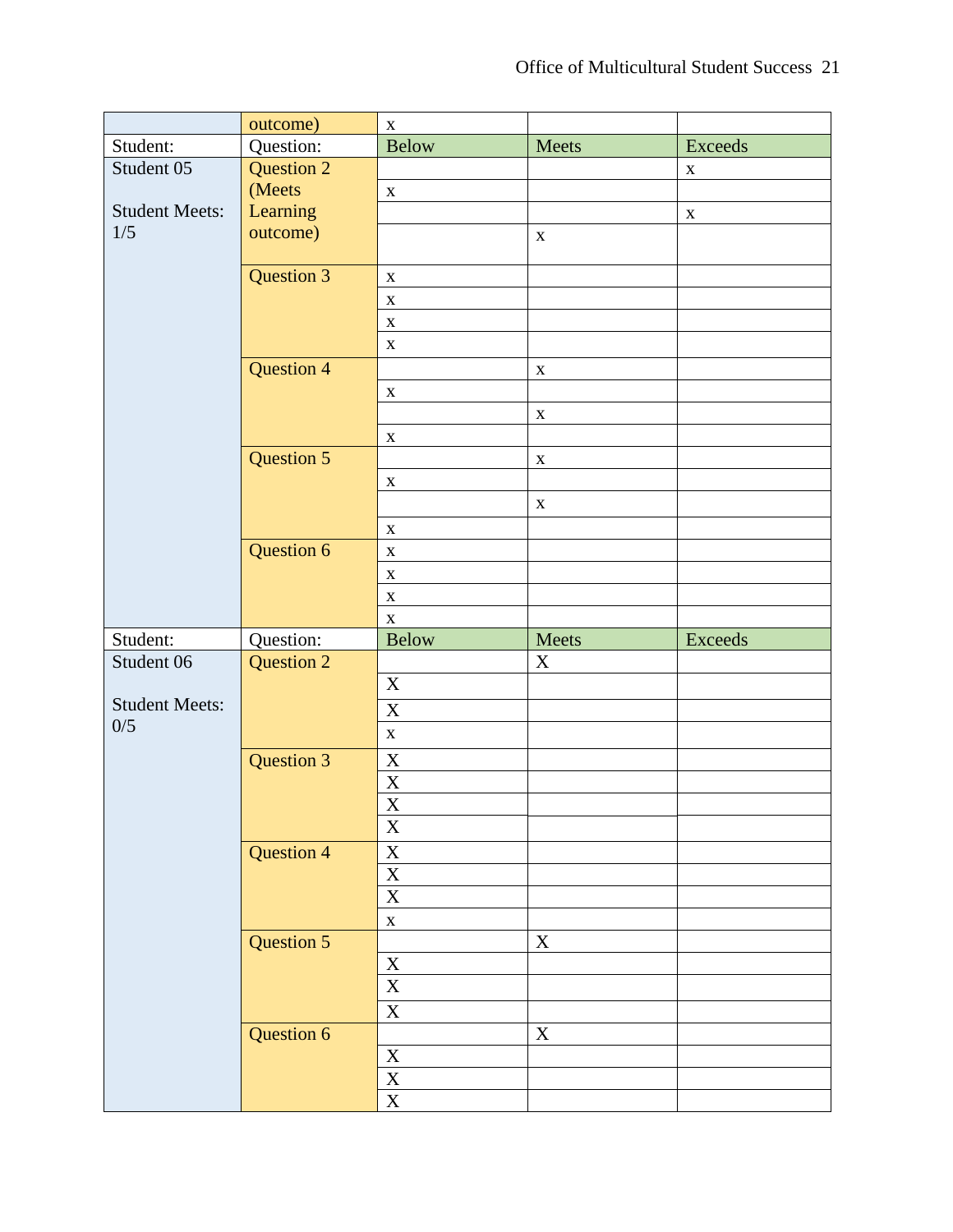| Student:              | Question:         | <b>Below</b>              | Meets                     | <b>Exceeds</b> |
|-----------------------|-------------------|---------------------------|---------------------------|----------------|
| Student 07            | <b>Question 2</b> |                           |                           | X              |
|                       |                   |                           | $\boldsymbol{\mathrm{X}}$ |                |
| <b>Student Meets</b>  |                   |                           |                           | X              |
| 1/5                   |                   |                           | $\mathbf X$               |                |
|                       | Question 3        |                           |                           | X              |
|                       | (Meets            |                           | $\mathbf X$               |                |
|                       | Learning          |                           |                           | $\mathbf X$    |
|                       | outcome)          |                           | $\mathbf X$               |                |
|                       | <b>Question 4</b> |                           |                           | $\mathbf X$    |
|                       |                   | $\mathbf X$               |                           |                |
|                       |                   |                           | $\mathbf X$               |                |
|                       |                   | $\mathbf X$               |                           |                |
|                       | Question 5        |                           | $\mathbf X$               |                |
|                       |                   | $\mathbf X$               |                           |                |
|                       |                   |                           | $\mathbf X$               |                |
|                       |                   | $\boldsymbol{\mathrm{X}}$ |                           |                |
|                       | Question 6        |                           | $\mathbf X$               |                |
|                       |                   | $\mathbf X$               |                           |                |
|                       |                   | $\overline{\textbf{X}}$   |                           |                |
|                       |                   | $\mathbf X$               |                           |                |
| Student:              | Question:         | <b>Below</b>              | Meets                     | <b>Exceeds</b> |
| Student 08            | <b>Question 2</b> |                           |                           | X              |
|                       | (Meets            |                           | X                         |                |
| <b>Student Meets:</b> | Learning          |                           |                           | $\mathbf X$    |
| 3/5                   | outcome)          |                           | X                         |                |
|                       | Question 3        |                           |                           | $\mathbf X$    |
| <b>Meets Overall</b>  | (Meets            |                           |                           | $\mathbf X$    |
| <b>Learning</b>       | Learning          |                           |                           | $\mathbf X$    |
| outcome               | outcome)          |                           | X                         |                |
|                       | Question 4        |                           | $\boldsymbol{\mathrm{X}}$ |                |
|                       |                   | X                         |                           |                |
|                       |                   |                           | $\mathbf X$               |                |
|                       |                   | $\mathbf X$               |                           |                |
|                       | Question 5        |                           |                           | X              |
|                       | (Meets            |                           | $\boldsymbol{\mathrm{X}}$ |                |
|                       | Learning          |                           |                           | $\mathbf X$    |
|                       | outcome)          |                           | $\mathbf X$               |                |
|                       | Question 6        |                           |                           | $\mathbf X$    |
|                       |                   | $\mathbf X$               |                           |                |
|                       |                   |                           | X                         |                |
|                       |                   | $\mathbf X$               |                           |                |
| Student:              | Question:         | <b>Below</b>              | Meets                     | Exceeds        |
| Student 09            | <b>Question 2</b> |                           |                           | X              |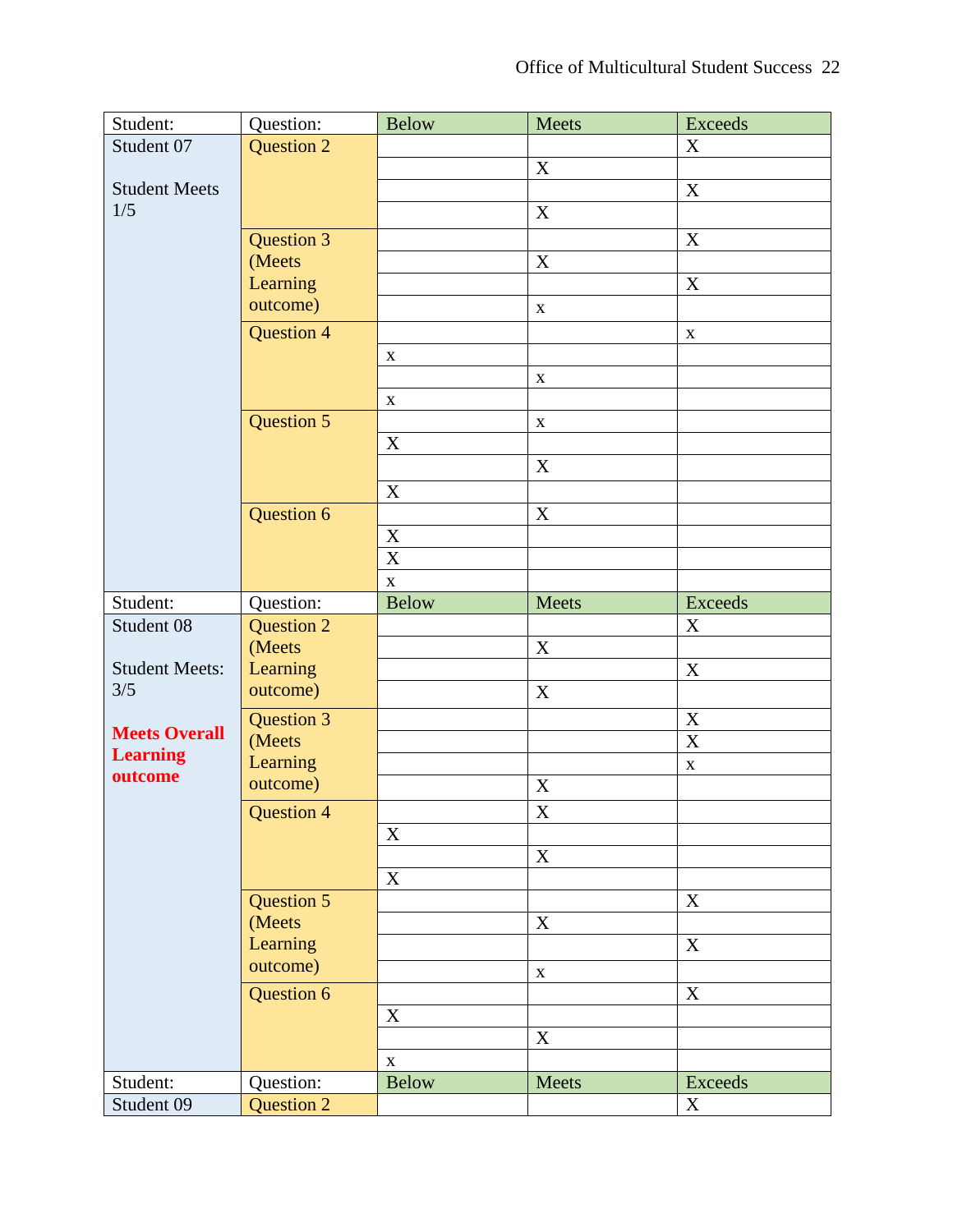|                             | (Meets                      |                           |                           | $\mathbf X$    |
|-----------------------------|-----------------------------|---------------------------|---------------------------|----------------|
| <b>Student Meets</b><br>4/5 | Learning                    |                           |                           | $\overline{X}$ |
|                             | outcome)                    |                           |                           | $\mathbf X$    |
|                             | Question 3                  | $\mathbf X$               |                           |                |
|                             |                             | $\overline{\textbf{X}}$   |                           |                |
| <b>Meets Overall</b>        |                             | $\overline{\text{X}}$     |                           |                |
| <b>Learning</b>             |                             | $\overline{X}$            |                           |                |
| outcome                     | <b>Question 4</b>           |                           | $\boldsymbol{\mathrm{X}}$ |                |
|                             | (Meets                      |                           | X                         |                |
|                             | Learning                    |                           | $\overline{\text{X}}$     |                |
|                             | outcome)                    |                           | $\mathbf X$               |                |
|                             | <b>Question 5</b>           |                           |                           | $\mathbf X$    |
|                             | (Meets                      |                           | $\boldsymbol{\mathrm{X}}$ |                |
|                             | Learning                    |                           | $\mathbf X$               |                |
|                             | outcome)                    |                           | $\mathbf X$               |                |
|                             | Question 6                  |                           |                           | X              |
|                             | (Meets                      | $\mathbf X$               |                           |                |
|                             | Learning                    |                           | $\boldsymbol{X}$          |                |
|                             | outcome)                    |                           | $\mathbf X$               |                |
| Student:                    | Question:                   | <b>Below</b>              | <b>Meets</b>              | <b>Exceeds</b> |
|                             |                             |                           |                           |                |
| Student 10                  | <b>Question 2</b>           |                           |                           | X              |
|                             | (Meets                      |                           |                           | $\mathbf X$    |
| <b>Student Meets</b>        | Learning                    |                           |                           | $\overline{X}$ |
| 3/5                         | outcome)                    |                           |                           | X              |
|                             |                             |                           |                           | $\mathbf X$    |
| <b>Meets Overall</b>        | <b>Question 3</b><br>(Meets |                           | $\boldsymbol{\mathrm{X}}$ |                |
| <b>Learning</b>             | Learning                    |                           |                           | X              |
| outcome                     | outcome)                    |                           | $\mathbf X$               |                |
|                             | <b>Question 4</b>           | $\boldsymbol{\mathrm{X}}$ |                           |                |
|                             |                             | $\overline{\mathbf{X}}$   |                           |                |
|                             |                             | $\mathbf X$               |                           |                |
|                             |                             | $\mathbf X$               |                           |                |
|                             | <b>Question 5</b>           |                           | $\mathbf X$               |                |
|                             | (Meets                      | X                         |                           |                |
|                             | Learning                    |                           | $\boldsymbol{\mathrm{X}}$ |                |
|                             | outcome)                    |                           | $\boldsymbol{\mathrm{X}}$ |                |
|                             |                             |                           |                           |                |
|                             | Question 6                  |                           |                           | X              |
|                             |                             | $\mathbf X$               |                           | X              |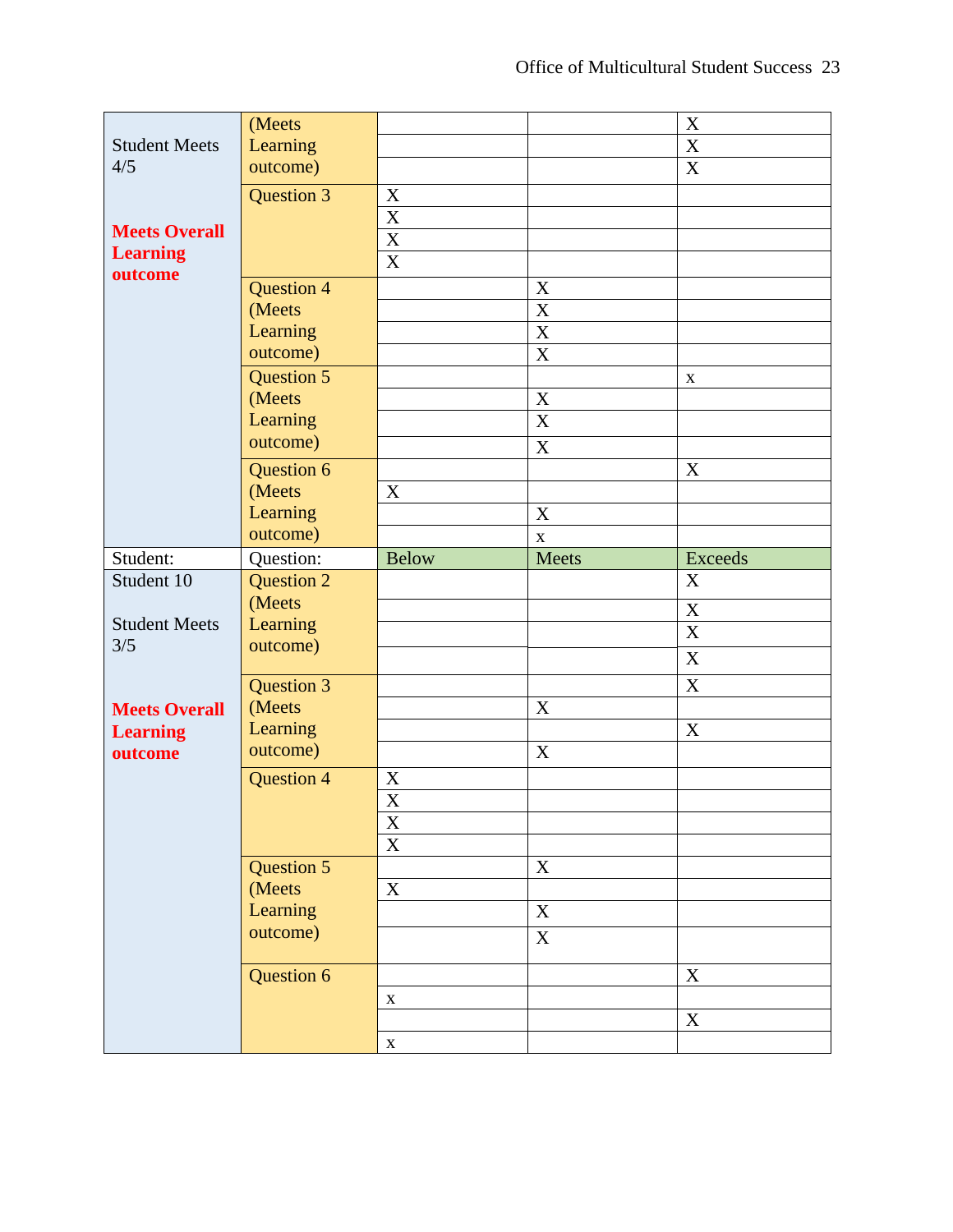## **APPENDIX E**

|                                                                                                                                                                                                                           | <b>Below responses</b> | Meets responses | Exceeds responses |
|---------------------------------------------------------------------------------------------------------------------------------------------------------------------------------------------------------------------------|------------------------|-----------------|-------------------|
|                                                                                                                                                                                                                           |                        |                 |                   |
| <b>Question 2: When</b><br>you think about<br>your career plan<br>what external<br><b>barriers</b> and<br>intrapersonal<br>challenges might<br>you face related to<br>your race and/or<br>gender?                         | 9(22.5%)               | 11(27.5%)       | 20 (50%)          |
| <b>Question 3: Can</b><br>you identify your<br>external and<br>intrapersonal goals<br>for achieving your<br><b>Post College</b><br><b>Success Plan, how</b><br>might they be<br>related by your<br>race and/or<br>gender? | 20 (50%)               | 7(17.5%)        | 13 (32.5%)        |
| <b>Question 4: Can</b><br>you identify<br>external and<br>intrapersonal<br>opportunities you<br>know of and used,<br>how could these<br>opportunities be<br>related to your race<br>and/or gender?                        | 21 (52.5%)             | $16(40\%)$      | 3(7.5%)           |
| <b>Question 5: Can</b><br>you name the<br>strategies that you<br>would use to<br>eliminate any<br>external or                                                                                                             | 21 (52.5 %)            | 15 (37.5%)      | $4(10\%)$         |